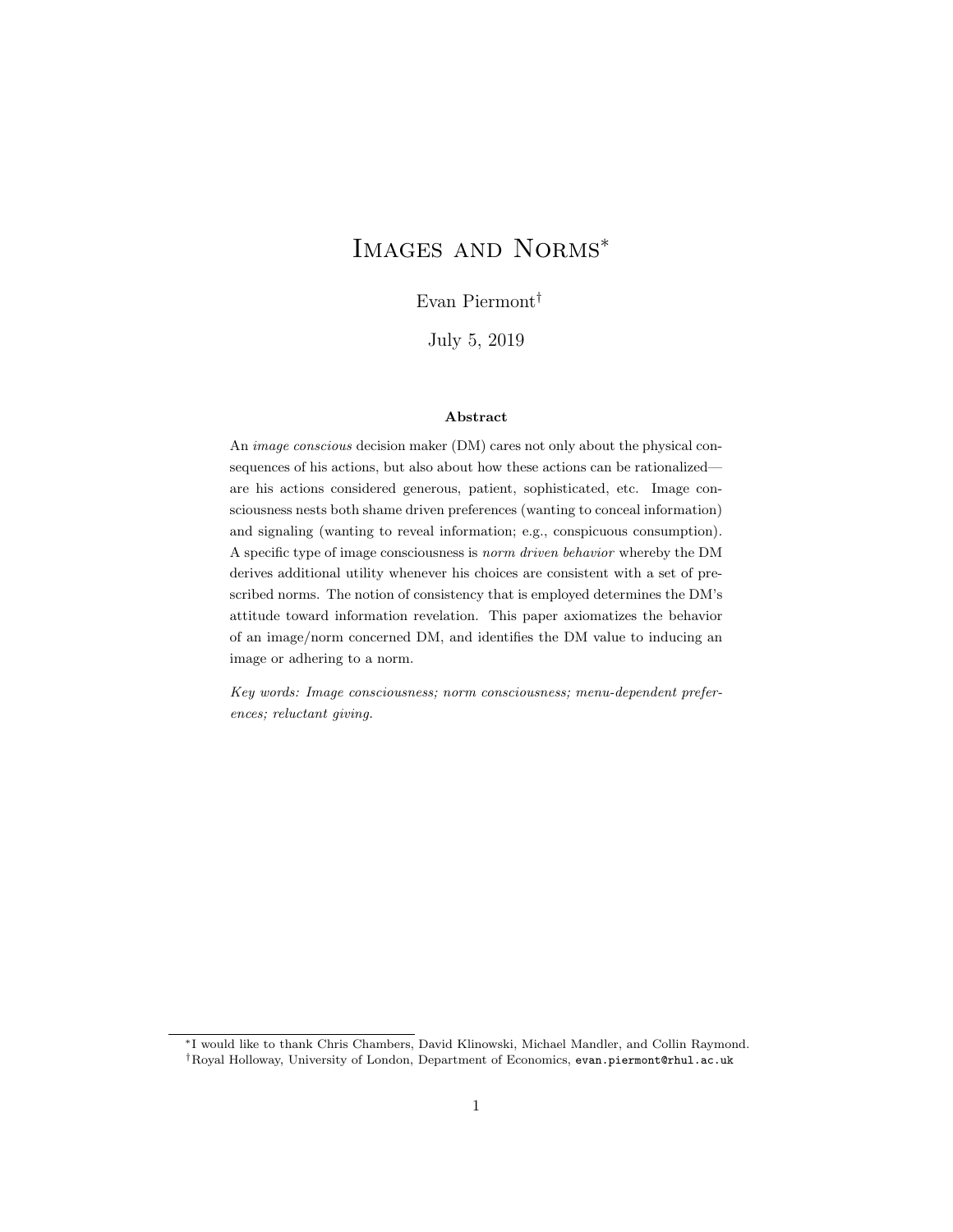## 1 INTRODUCTION

An image conscious decision maker (DM) cares not only about the physical consequences of his actions, but also about how these actions can be rationalized—are his actions considered generous, patient, sophisticated, etc. An *image* in this paper is a set of preferences; specifically, when a DM takes an action, the resulting image is the set of preferences that are consistent with his choice. Therefore, a DM's image depends both on his choice and also on what else could have been chosen, indicating that an image conscious DM will not behave in accordance to the classical model of choice theory.

Image consciousness nests two distinct phenomena that have been studied in isolation. The first is the DM's desire to unveil information about his motivation and the second his desire to conceal it. By examining these motivations in conjunction, we see that they are in fact captured by the same general framework, and that it is consistent that a DM might conceal information in some situations and divulge it in others.

<span id="page-1-1"></span>Example 1. Slothrop is deciding where to take Katje on a date. There are three restaurants,  $D^l, D^m$ , and  $D^h$  equal in all ways excepting their wine lists. The wine list at restaurant  $D^l$ offers only an inexpensive low quality bottle  $(l)$ ;  $D<sup>m</sup>$  offers this and also a mid-tier bottle  $(m)$ ;  $D<sup>h</sup>$ , in addition to l and m, offers a costly and high quality bottle  $(h)$ .

Despite the fact that Slothrop is an absolute cheapskate, he wishes to appear generous and refined. That is, privately, Slothrop would prefer to consume  $l$ , but, all else equal, would prefer Katje to think that he prefers more expensive items to less. Hence, at  $D^m$ , figuring it worth the small expense to impress Katje, he would publicly choose m. When at  $D^h$ , however, Slothrop would revert to his private optimum, choosing l. This is because when m is chosen in favor of h, Katje rules out the possibility that Slothrop prefers grandeur, believing instead that he has middling taste; the cost of sending a signal of refinement choosing  $h$ —is now too high. Г

The preferences of an image conscious DM will be reflected in his preference over choice problems themselves. As a starting point, I take as the primitive a pair of choice functions: a second stage choice problem defined on sets of consumption alternatives (the choice from a wine list at a given restaurant), and a first stage choice function defined on sets of second stage choice problems (the choice of restaurant). The interpretation is that image concerns are not relevant in the first stage choice problem either because these choices are not observed by the parties judging the DM or simply because these choices are too abstracted from actual consumption for normative issues to arise.[1](#page-1-0)

In the example, the addition of m to  $D<sup>l</sup>$  allows Slothrop to manipulate his image without sacrificing too much in terms of personal consumption value. Further adding  $h$  changes the

<span id="page-1-0"></span><sup>&</sup>lt;sup>1</sup>This latter justification is substantiated by  $G$ ino et al. [\(2016\)](#page-23-0); [Grossman and Van Der Weele](#page-23-1) [\(2017\)](#page-23-1) who show that "meta-decisions"—which do not implement actions directly, but affect the decision making process; e.g., information collection—and consumption-implementing decisions have different normative implications and different effects on shaping self-images.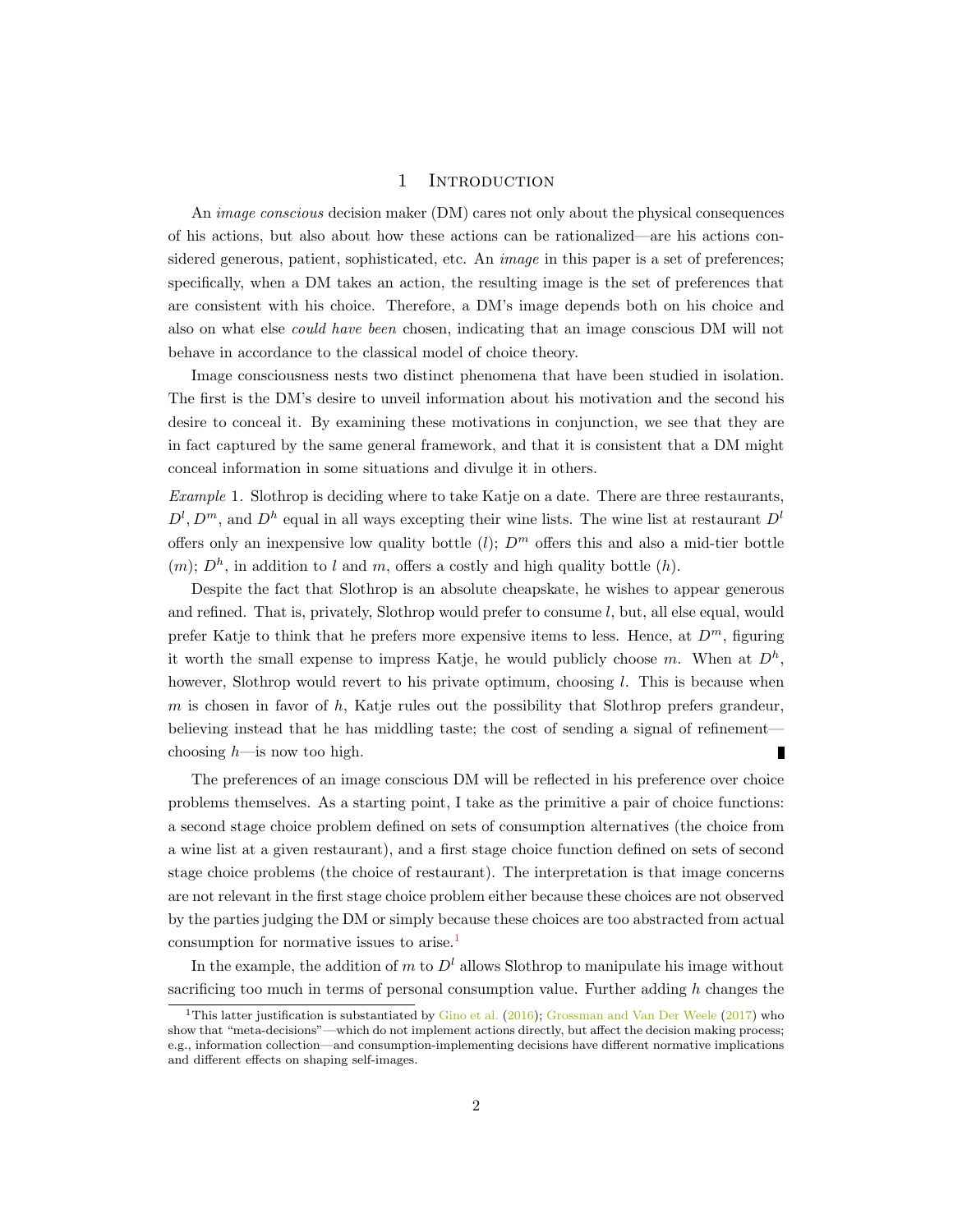image associated with choosing  $m$ , causing him to revert his choice. Notice that at both restaurants, he could choose l, effecting the same image (that he is a cheapskate) and the same physical consumption. The fact that he did not choose l from  $D^m$  signals that he must prefer his induced outcome, and so, from the ex-ante perspective, he must prefer  $D^m$ to  $D^h$ .

This intuition is captured by Image Consistency, an axiom tying together the two stages of choice. Let D and  $D'$  be two second stage choice problems containing x and such that choosing  $x$  induces the same image,  $I$ , from either choice problem. *Image Consistency* states that if x is chosen from  $D'$  in the second stage, then D must be weakly preferred to  $D'$  in the first stage.

Norm Driven Behavior. A particular type of image consciousness is *norm driven* behavior. A norm, like an image, is a set of preferences—for example, social preferences satisfying some level of altruism. A DM adheres to the norm when his actions can be rationalized by normative choices: when the image associated with his action is consistent with the norm. Just as in the more general image conscious model, normative concerns can drive the DM to both unveil or conceal information: this distinction depends completely on how we define an image being "consistent" with a norm.

A norm is active if the DM adheres to the norm whenever his actions can only be rationalized by normative behavior (that is, every preference in the image is a normative preference) and passive if he adheres whenever his actions can be rationalized by some normative behavior (that is, there exists a preference in the image that is a normative preference). For an active norm, the burden of proof lies on the DM, his choice must prove his consistency with the norm; with a passive norm the DM is 'innocent unless proven guilty,' to adhere he simply must not exhibit inconsistency.

Under active norms the DM has a preference to reveal information in the sense that he prefers, all else equal, to induce smaller, more informative images to larger ones. This is because in order to adhere to a norm, the DM must activly show consistency, which is easier the smaller the image. The opposite logic insists that under passive norms, the DM prefers to induce larger images and so prefers to conceal information.

<span id="page-2-0"></span>Example 2. Tchitcherine chooses between payoff vectors for himself and for his girlfriend Geli: consumption objects are points in  $\mathbb{R}^2$ . Tchitcherine cares about both payoffs, but cares weakly more about his own. The set of such utilities can be normalized to be of the form  $x_t + \beta x_g$ , with  $\beta \in [0, 1]$ . The two extremes represent purely selfish and purely utilitarian preferences.

An image, I, in this model can be thought of as an interval of possible  $\beta$ 's. Given the collection of consumption objects  $D \subset \mathbb{R}^2$ , the image induced by choosing  $x \in D$  is  $I_D^x = \{\beta \in [0,1] \mid x_t + \beta x_y \geq y_t + \beta y_y, \forall y \in D\}$ . If Tchitcherine is image conscious his total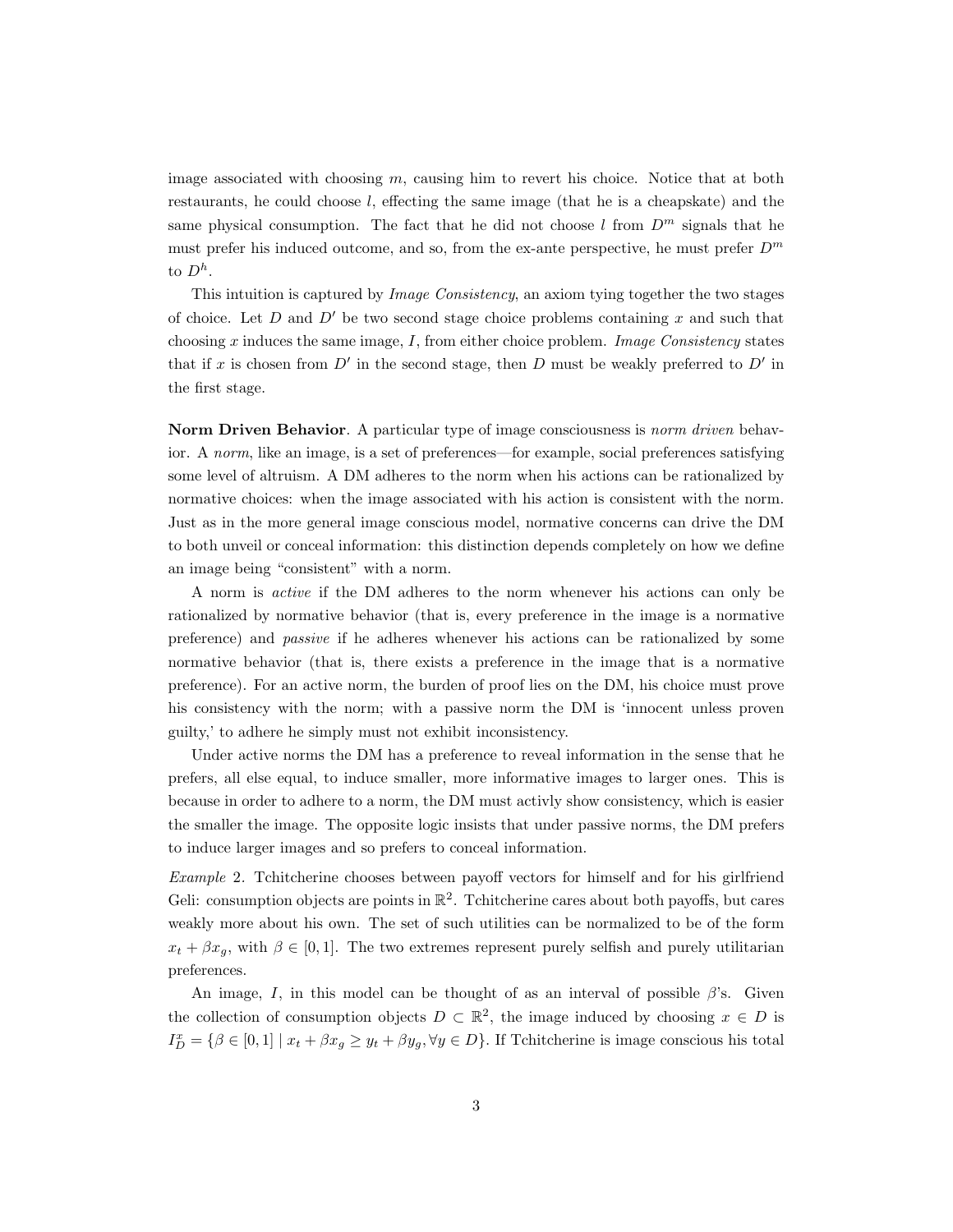utility from choosing  $x \in D$  is

$$
x_t + \beta x_g + \Gamma(I_D^x),
$$

for some function Γ.

Specifically, Tchitcherine, independently of how much he actually cares about Geli's payoff (his true  $\beta$ ), prefers to adhere to the altruistic norm where  $\beta \geq \frac{1}{2}$ . If the norm is active, then Tchitcherine is considered selfish unless he explicitly shows otherwise, in which case he derives additional utility for adhering to the norm. Conversely, if the norm is passive, Tchitcherine is considered altruistic, deriving additional utility, unless he explicitly demonstrates otherwise. These cases are instantiated by

$$
\Gamma^{A}(I) = \begin{cases} 1 \text{ if } I \subseteq [\frac{1}{2}, 1] \\ 0 \text{ otherwise} \end{cases} \quad \text{and} \quad \Gamma^{P}(I) = \begin{cases} 1 \text{ if } I \cap [\frac{1}{2}, 1] \neq \emptyset \\ 0 \text{ otherwise,} \end{cases}
$$

respectively. The passive norm model is a special case of [Dillenberger and Sadowski](#page-23-2) [\(2012\)](#page-23-2). П

Since making a choice is informative exactly because it indicates that the chosen action was preferred the unchosen actions, larger choice problems are more informative than smaller ones. Thus, under active norms, where the DM must actively reveal adherence to the norm, the DM will prefer larger choice problems and display a Krepsian preference for flexibility [\(Kreps,](#page-23-3) [1979\)](#page-23-3). Conversely, under passive norms, the DM will prefer, ceteris paribus, smaller menus to larger, and display upper-set-betweenness. Thus, image/norm consciousness provides a new interpretation of well known axioms regarding menu preferences.

Image Conciousness without First Stage Choices. The model considered below assumes the modeler can observe two stages of choice. However, if first stage choices are completely private, they are by definition unobservable to the modeler. Nonetheless, recall that choice reversals indicate a preference for one image over another, an inference that relies only on second stage choices.

In Appendix [B,](#page-15-0) I consider a variant of the model where only the second stage choice is observable, and provide axioms to ensure a representation equivalent to the two-stage model. But, uniqueness is no longer possible—the parameters of the DM's image concerns are no longer identifiable. Thus, while the 2-stage primitive of the general model is indeed demanding, the results of Appendix [B](#page-15-0) can be seen as a demonstration that it is necessary.<sup>[2](#page-3-0)</sup>

Organization. The next section outlines the requisite notation and introduces the IC representation. Then, Section [3](#page-5-0) provides the axiomatization and representation theorem

<span id="page-3-0"></span><sup>2</sup>This is a specific symptom of a larger problem: if the first stage choices were observable but the DM entertained normative concerns there also, again identification would be lost (unless the modeler could observe image-concern-free  $0^{th}$  stage choices over sets of stage 1 choice problems). Indeed, unless the model is closed in some way, identification is not possible. Perhaps some kind of inverse limit construction (for example IHCPs in [Gul and Pesendorfer](#page-23-4) [\(2004\)](#page-23-4)) would allow for closure/identification without exogenously imposing a stage at which image concerns do not apply.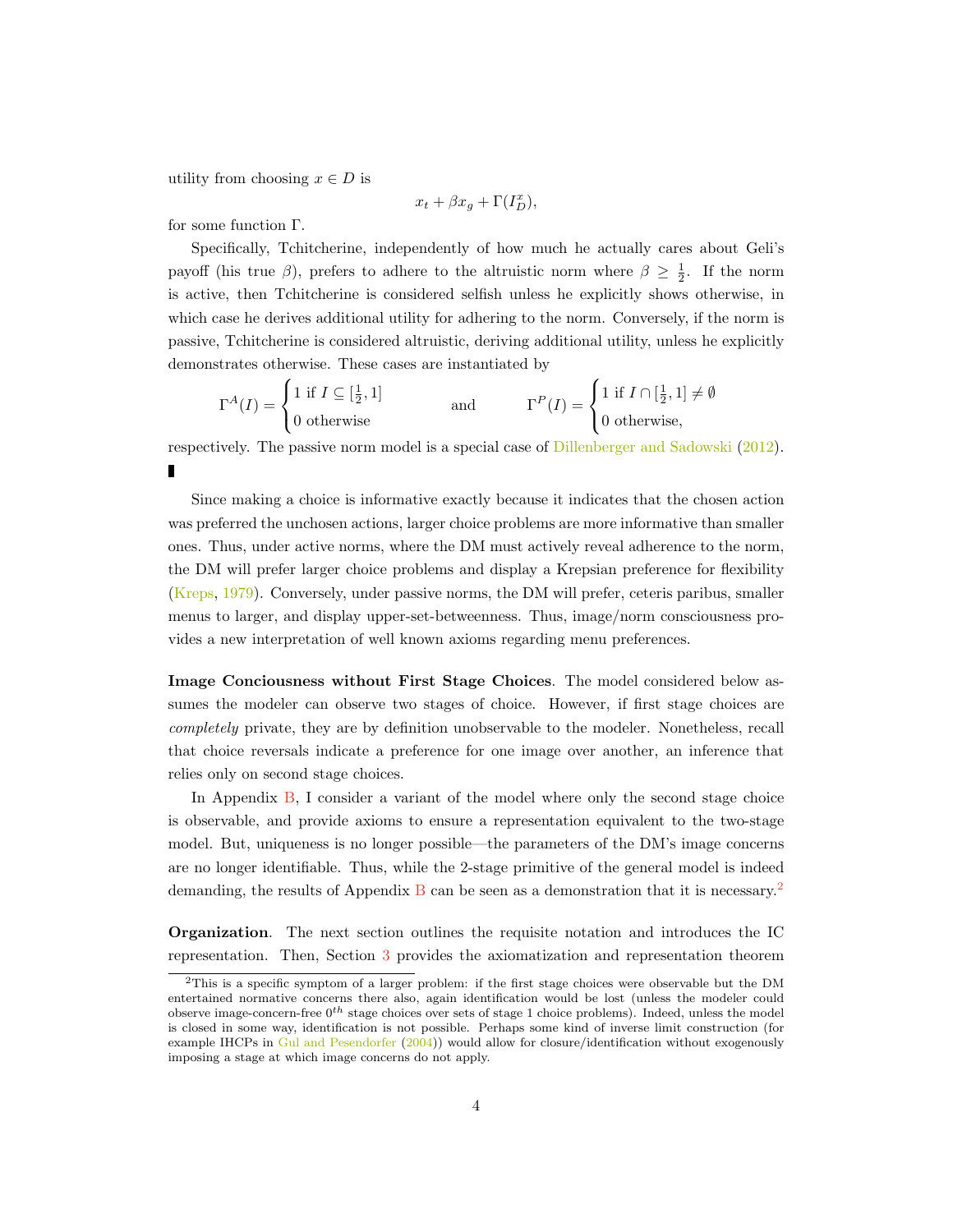under the assumption that both stages of choice are observable (this assumption is relaxed in Appendix [B,](#page-15-0) which provides a representation when only the second stage is observed). Section [4](#page-8-0) introduces a subclass of IC representations that are norm-driven and explores the relationship between active/passive norms and the DM's attitude towards information revelation. Simple comparative statics exercises are found in Section [5.](#page-11-0) Literature is reviewed at the end, in Section [6.](#page-12-0)

# 2 NOTATION AND PRIMITIVES

**Notation.** Consumption takes place in  $\mathbb{R}^n$  for  $n \geq 2$ . This generality permits the instantiation that consumption objects are lotteries, social allocations regarding multiple agents, Anscombe-Aumann acts, sequences of consumption over time, etc. Let  $D$  denote the set finite non-empty subsets of  $\mathbb{R}^n$ , referred to as stage 2 choice problems (2CPs). The topology on D is induced by the Hausdorff metric,  $d_h^{\mathcal{D}}$ . Let  $\mathcal{M}$  denote the set of all finite non-empty subsets of  $\mathcal{D}$ , refereed to as stage 1 choice problems (1CPs). Endow  $\mathcal{M}$  with the associated Hausdorff metric,  $d_h^{\mathscr{M}}$ . For any  $k \in \mathbb{N}$  let  $\mathcal{D}^k = \{D \in \mathcal{D} \mid \#[D] = k\}$  denote the set of 2CPs with *n* elements.

Our primitive is a pair  $\langle \mathcal{C}_1, \mathcal{C}_2 \rangle$ , where  $\mathcal{C}_1$  is a choice function over  $\mathcal{M}$  (i.e.,  $\mathcal{C}_1 : \mathcal{M} \to \mathcal{M}$ such that  $\mathscr{C}_1(\mathcal{M}) \subseteq \mathcal{M}$  for all  $\mathcal{M} \in \mathscr{M}$ ) and  $\mathcal{C}_2$  is a choice function over  $\mathcal{D}$  (i.e.,  $\mathcal{C}_2 : \mathcal{D} \to \mathcal{D}$ such that  $\mathscr{C}_1(D) \subseteq D$  for all  $D \in \mathcal{D}$ . The interpretation is that of two stage choice; in the first stage the DM faces a 1CP,  $M$ , (a set of 2CPs) from which to choose the next periods constraint. His first stage choice is given by  $\mathscr{C}_1(\mathcal{M})$ . In the next period he faces one of the acceptable 1CPs  $D \in \mathcal{C}_1(\mathcal{M})$ , from which he must make a choice of consumption object. His second stage choice is given by  $C_2(D)$ .<sup>[3](#page-4-0)</sup>

For sets  $D, D' \in \mathcal{D}$  and  $\lambda, \lambda' \in \mathbb{R}$ , define  $\lambda D + \lambda' D' = {\lambda x + \lambda' x' \mid x \in D, x' \in D'}$ . Likewise, for sets  $M, M' \in \mathcal{M}$  and  $\lambda, \lambda' \in \mathbb{R}$ , define  $\lambda \mathcal{M} + \lambda' \mathcal{M}' = {\lambda D + \lambda' D' | D \in \mathbb{R}}$  $M, D' \in \mathcal{M}'$ . For any  $D \in \mathcal{D}$  denote by  $UC(D)$  the upper contour set of D with respect to  $\mathscr{C}_1: UC(D) = \{D' \in \mathcal{D} \mid D' \in \mathscr{C}_1(\{D, D'\})\}$ , the set of all decision problems chosen over x. Define the lower contour set,  $LC(D)$ , in dual fashion  $LC(D) = \{D' | D \in UC(D')\}.$ 

Utilities and Representation. For each  $u \in \mathbb{R}^n$ , u defines a linear representation (i.e., expected utility function) over  $\mathbb{R}^n$ . This is via the obvious duality which views u as the function taking  $x$  to its inner product with  $u$ . When a decision maker makes a public choice, he receives utility directly from consumption, but also, from his image—the set of utilities that observers believe he might have. Of course, choices over lotteries can only reveal utilities up to affine transformations, so we identify utilities which are rescalings of one another: call  $I \subset \mathbb{R}^n$  an *image* if I is closed, convex and  $\lambda I \subseteq I$  for all  $\lambda > 0$ . Let I denote the set of all images.

<span id="page-4-0"></span><sup>&</sup>lt;sup>3</sup>In general, flat font face is used for consumption objects (i.e., x, D), calligraphic lettering is used second stage choice objects (i.e,  $M, \mathcal{D}, \mathcal{C}_2$ ) and script lettering is used for first stage choice objects (i.e.  $M, \mathcal{C}_1$ ).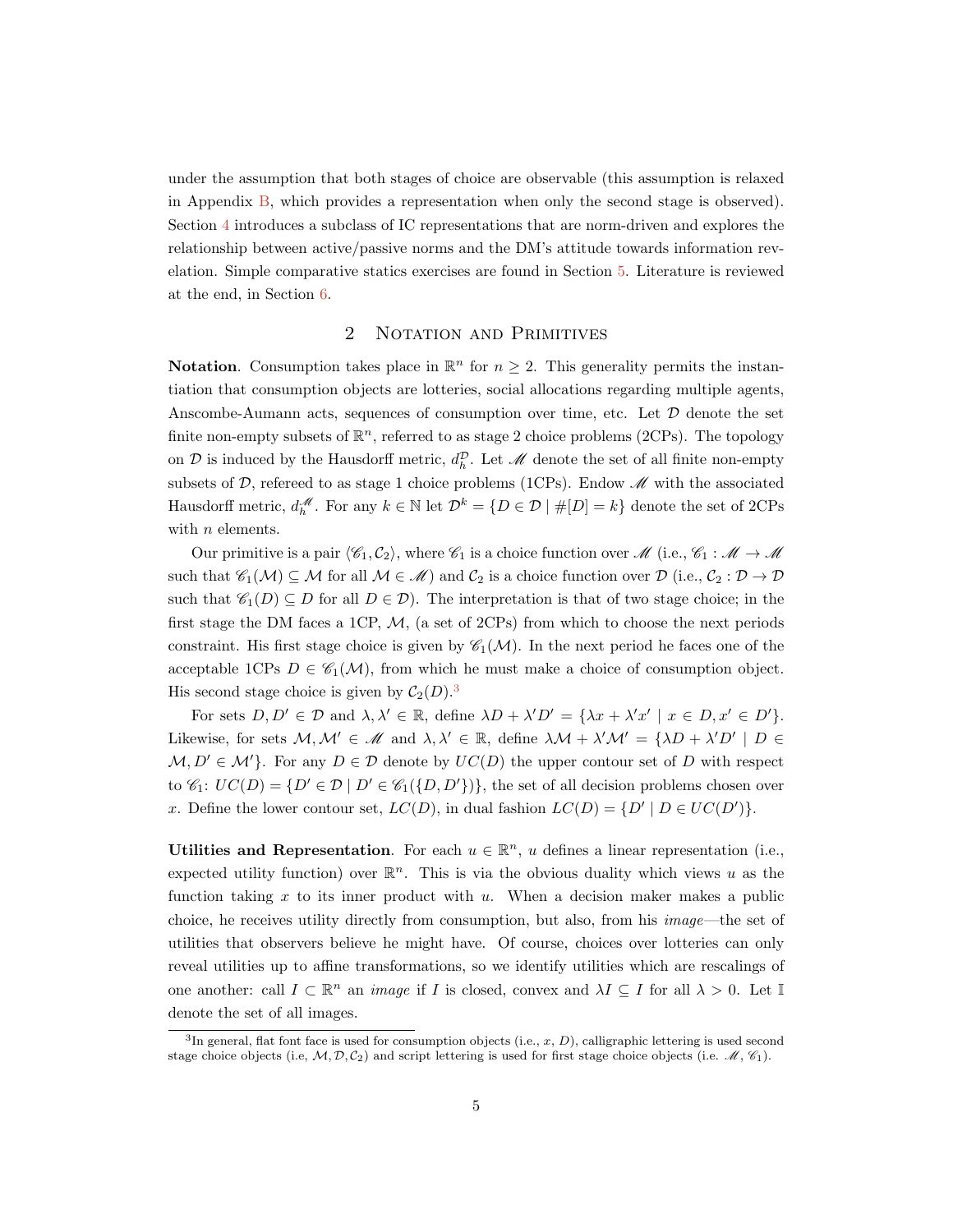

Figure 1:  $I_D^w$  for  $w \in \{x, y, z\}$  and the same D. The image is shown in red. The dotted lines, representing the image shifted to the chosen object, highlight the geometric dependence between choice problems and images.

Given any  $D \in \mathcal{D}$  and  $x \in D$  we denote by  $I_D^x \in \mathbb{I}$  the set of utilities such that x would maximize  $u$  given  $D$ . We have

$$
I_D^x = \{ u \in \mathbb{R}^n \mid u(x) \ge u(y), \text{ for all } y \in D \}.
$$

Notice that  $I_D^x$  depends only on the convex hull of D, so we can view it as an operation on convex sets, where it is referred to in the general literature as the *normal cone* of  $x$  in  $D$ . Given  $\langle \mathcal{C}_1, \mathcal{C}_2 \rangle$  let  $\text{Ind}(\mathcal{C}_2)$  denote the set  $\{I \in \mathbb{I} \mid \exists (x, D), x \in \mathcal{C}_2(D), I_D^x = I\}$  referred to as the realized images.

With these definitions in place, we can formally state the definition of an image conscious representation.

**Definition.** An *image conscious representation* of  $\langle \mathcal{C}_1, \mathcal{C}_2 \rangle$  is a pair  $\langle u, \Gamma \rangle$  where  $u \in \mathbb{R}^n$ and  $\Gamma : \mathbb{I} \to \mathbb{R} \cup \{-\infty\}$ , such that

$$
C_2(D) = \underset{x \in D}{\text{arg max}} \left( u(x) + \Gamma(I_D^x) \right) \tag{C2}
$$

$$
\mathscr{C}_1(\mathcal{M}) = \underset{D \in \mathcal{M}}{\arg \max} \left( \underset{x \in D}{\max} \left( u(x) + \Gamma(I_D^x) \right) \right), \tag{C1}
$$

<span id="page-5-0"></span>for all  $D \in \mathcal{D}$  and  $\mathcal{M} \in \mathcal{M}$ , and  $\Gamma(I) > -\infty$  if and only if  $I \in \text{Ind}(\mathcal{C}_2)$ .

# 3 Two Stage Image Conscious Choice

Because the DM makes the first stage privately, he has a more standard preference in the first stage. Specifically, there are no context effects, and so the DM will have a well defined value function over decision problems. When considering the class of degenerate (i.e., singleton) choice problems, every second stage choice, by nature of being degenerate, instills the same image. Hence the DM's consideration of such problems depends only on his consumption utility.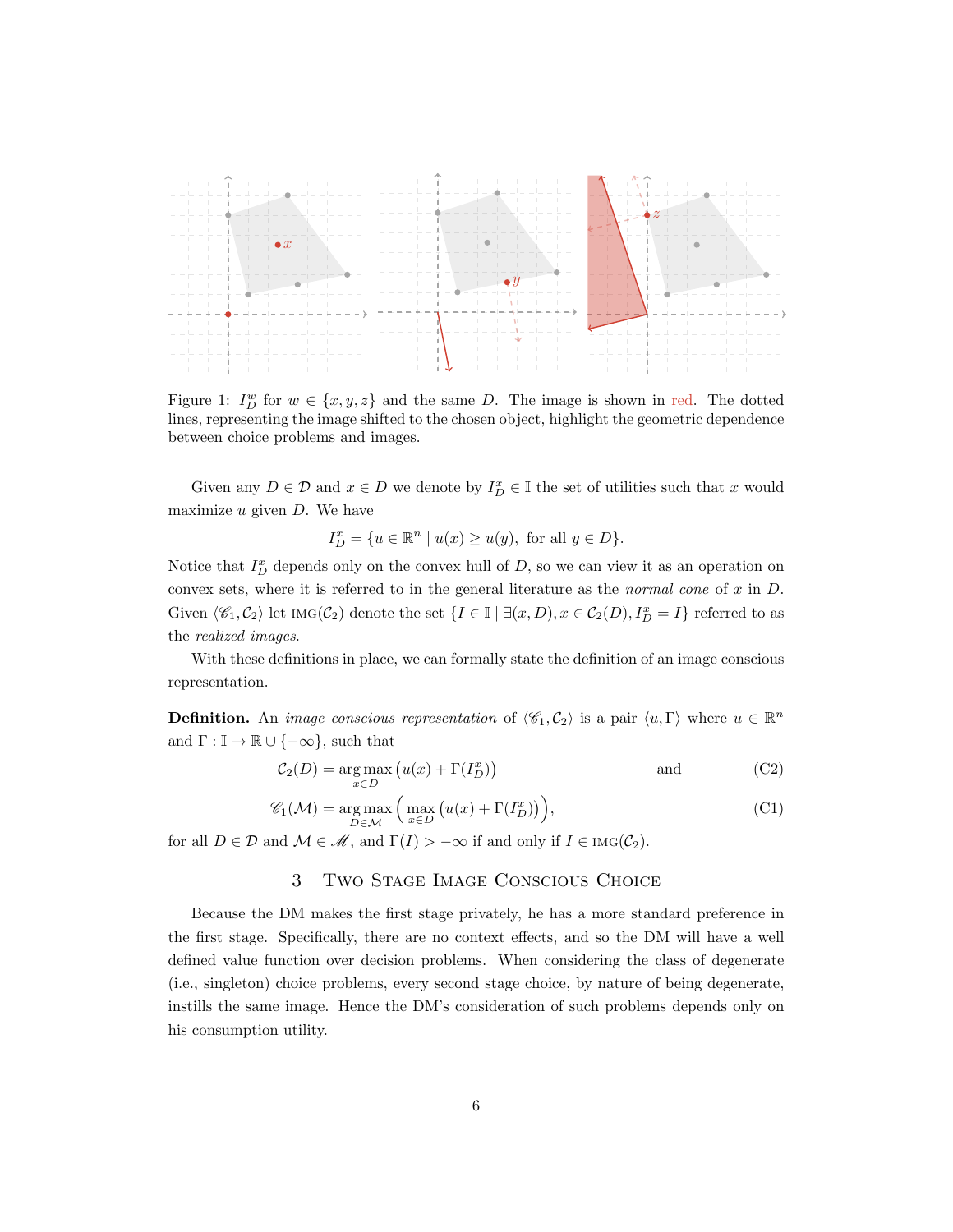

Figure 2: When the element  $w$  is replaced with  $w'$ , then  $w''$  the image associated with choosing  $x$  expands. Under each replacement, the new choice problem lies within the convex hull of the previous ones. Hence:  $I_D^x \subset I_{D'}^x \subset I_{D''}^x$ 

<span id="page-6-0"></span>**Axiom 1**—SINGLETON EXPECTED UTILITY. There exists a value function,  $V : \mathcal{D} \to \mathbb{R}$ such that

$$
\mathscr{C}_1(\mathcal{M}) = \{ D \in \mathcal{M} \mid D \in \operatorname*{arg\,max}_{\mathcal{M}} V(D) \},
$$

where  $u: x \mapsto V({x})$  is a linear function over  $\mathbb{R}^n$ .

[A1](#page-6-0) imposes a lot of structure and is admittedly somewhat divorced from the observable primitive. Because of this, Appendix [A](#page-14-0) contains a (rather straightforward if uninspiring) set of axioms directly on the primitive, equivalent to [A1](#page-6-0).

The next axiom ensures that an image depends only on the difference between what was chosen and what could have been, and not the aggregate level of consumption. In other words, changing the baseline level of consumption by shifting all consumption alternatives by a constant amount does not distort the image concerns.

<span id="page-6-1"></span>**Axiom 2**—TRANSLATION INVARIANCE. For all  $x \in \mathbb{R}^n$ ,  $M \in \mathcal{M}$  and  $D \in \mathcal{D}$ ,

$$
\mathcal{C}_1(\mathcal{M} + \{\{x\}\}) = \mathcal{C}_1(\mathcal{M}) + \{\{x\}\}\
$$
and  

$$
\mathcal{C}_2(D + \{x\}) = \mathcal{C}_2(D) + \{x\}
$$

What remains is to ensure the value function  $V$  reflects image consciousness. In particular, we want to show that the gap between  $V(D)$  and  $u(C_2(D))$  is dependent only on the induced image.

When  $I_D^x = I_{D'}^x$ , then choosing x from D or D' induces the same perception in an observer; hence, the DM should find choosing x from  $D$  exactly as appealing as choosing x from  $D'$ . Thus, if x is chosen from D but not chosen from  $D'$  it must mean that whatever is chosen from  $D'$  is even better than consuming x with image  $I_D^x$ . From a period 1 perspective, this indicates that  $D'$  is preferred to  $D$ . The following axiom embodies exactly this logic.

<span id="page-6-2"></span>Axiom 3—IMAGE CONSISTENCY. Assume  $I_D^x = I_{D'}^x$  and  $x \in C_2(D)$ . Then  $x \in C_2(D')$  if and only if  $D \in \mathscr{C}_1(\{D, D'\})$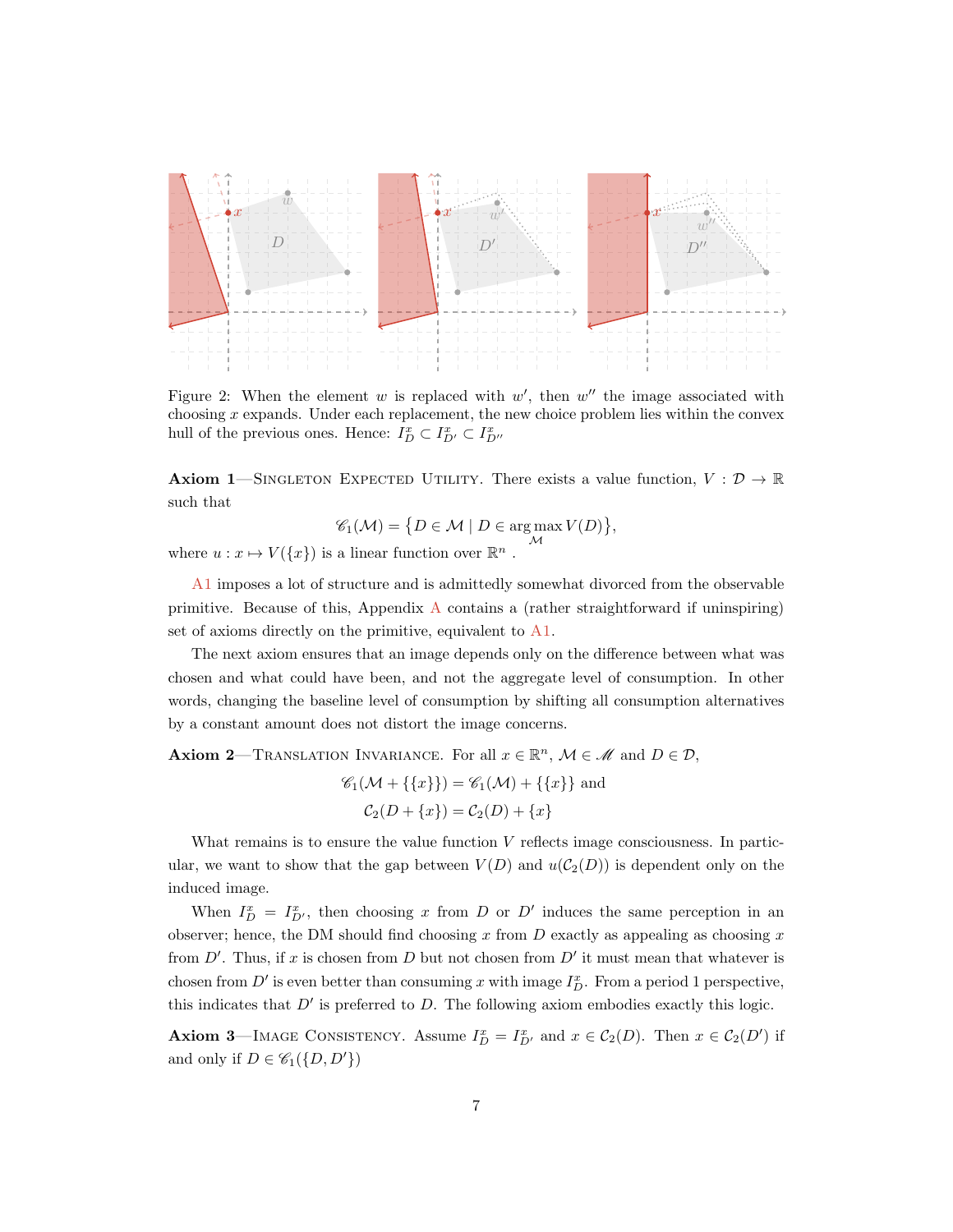Image consistency, along with the linear structure imposed by  $A1$  and  $A2$ , is enough to ensure the existence of an image conscious representation.

#### 3.1 Representation Result

<span id="page-7-1"></span>Theorem 3.1. The following are equivalent:

- 1.  $\langle \mathcal{C}_1, \mathcal{C}_2 \rangle$  satisfies [A1](#page-6-0)–[3](#page-6-2),
- 2.  $\langle \mathcal{C}_1, \mathcal{C}_2 \rangle$  satisfies [A2](#page-6-1)–[5](#page-14-1),
- 3.  $\langle \mathcal{C}_1, \mathcal{C}_2 \rangle$  has an image conscious representation  $\langle u, \Gamma \rangle$ .

Moreover, u is unique up to positive linear translations, and  $\Gamma$  is unique up to an additive constant (on its effective domain).

*Proof.* The equivalence between (1) and (2) is given by Lemma [1.](#page-14-2) That (3) implies (1) is standard. We will show that (1) implies (3). Let  $\langle \mathscr{C}_1, \mathscr{C}_2 \rangle$  satisfy [A1](#page-6-0) and [A3](#page-6-2). Take u and V as defined in [A1](#page-6-0). For each  $I \in \mathbb{I}$ , define  $\Gamma(I)$  to be

<span id="page-7-0"></span>
$$
\Gamma(I) = \begin{cases} V(D) - u(x) & \text{if there exists } (D, x) \text{ with } x \in C_2(D) \text{ and } I_D^x = I \\ -\infty & \text{otherwise.} \end{cases}
$$
(3.1)

We here verify that  $\Gamma$  is well defined. Let  $(D, x)$  and  $(D', x')$  be such that  $I_D^x = I_{D'}^{x'}$  and  $x \in C_2(D)$  and  $x' \in C_2(D')$ . By [A2](#page-6-1) it is without loss of generality to assume  $x = x'$ . By [A3](#page-6-2) it must be that  $V(D) = V(D')$ . This of course implies that  $V(D) - u(x) = V(D') - u(x)$ , so that  $\Gamma$  is well defined.

Next, we claim that for all D we have  $C_2(D) = \arg \max_{x \in D} u(x) - \Gamma(I_D^x)$ . First, assume that  $x \in C_2(D)$  and let  $y \in D$ . Since  $x \in C_2(D)$  it follows that  $\Gamma(I_D^x) \neq -\infty$ , so if  $\Gamma(I_D^y) = -\infty$ , we have  $u(x) + \Gamma(I_D^x) \ge u(y) + \Gamma(I_D^y)$  immediately. So, to make the problem extra hard, assume  $\Gamma(I_D^y) \neq -\infty$ . It must be there exists a  $(D', y')$  such that  $I_{D'}^{y'} = I_D^y$  with  $y' \in C_2(D')$ . By [A2](#page-6-1), we can choose  $y' = y$ , so that  $I_{D'}^y = I_D^y$  and that  $y \in C_2(D')$ . Thus, we can conclude that  $V(D) \geq V(D')$ . Appealing to [\(3.1\)](#page-7-0) implies that

$$
u(x) + \Gamma(I_D^x) = V(D) \ge V(D') = u(y) + \Gamma(I_{D'}^y) = u(y) + \Gamma(I_D^y).
$$

Next assume that  $x \in \arg \max_{x \in D} u(x) - \Gamma(I_D^x)$  but  $x \notin C_2(D)$ . Let  $y \in C_2(D)$ . This implies  $\Gamma(I_D^y) \neq -\infty$ , and so also that  $\Gamma(I_D^x) \neq -\infty$ . Thus, there exists a  $(D',x)$  such that  $I_{D'}^x = I_D^x$  with  $x \in C_2(D')$ ; since  $x \in C_2(D')$  and  $x \notin C_2(D)$  we can conclude via [A3](#page-6-2) that  $V(D) > V(D')$ . Hence, by the definition of  $\Gamma$ ,

$$
u(y) + \Gamma(I_D^y) > u(x) + \Gamma(I_{D'}^x) = u(x) + \Gamma(I_D^x),
$$

another clear contradiction.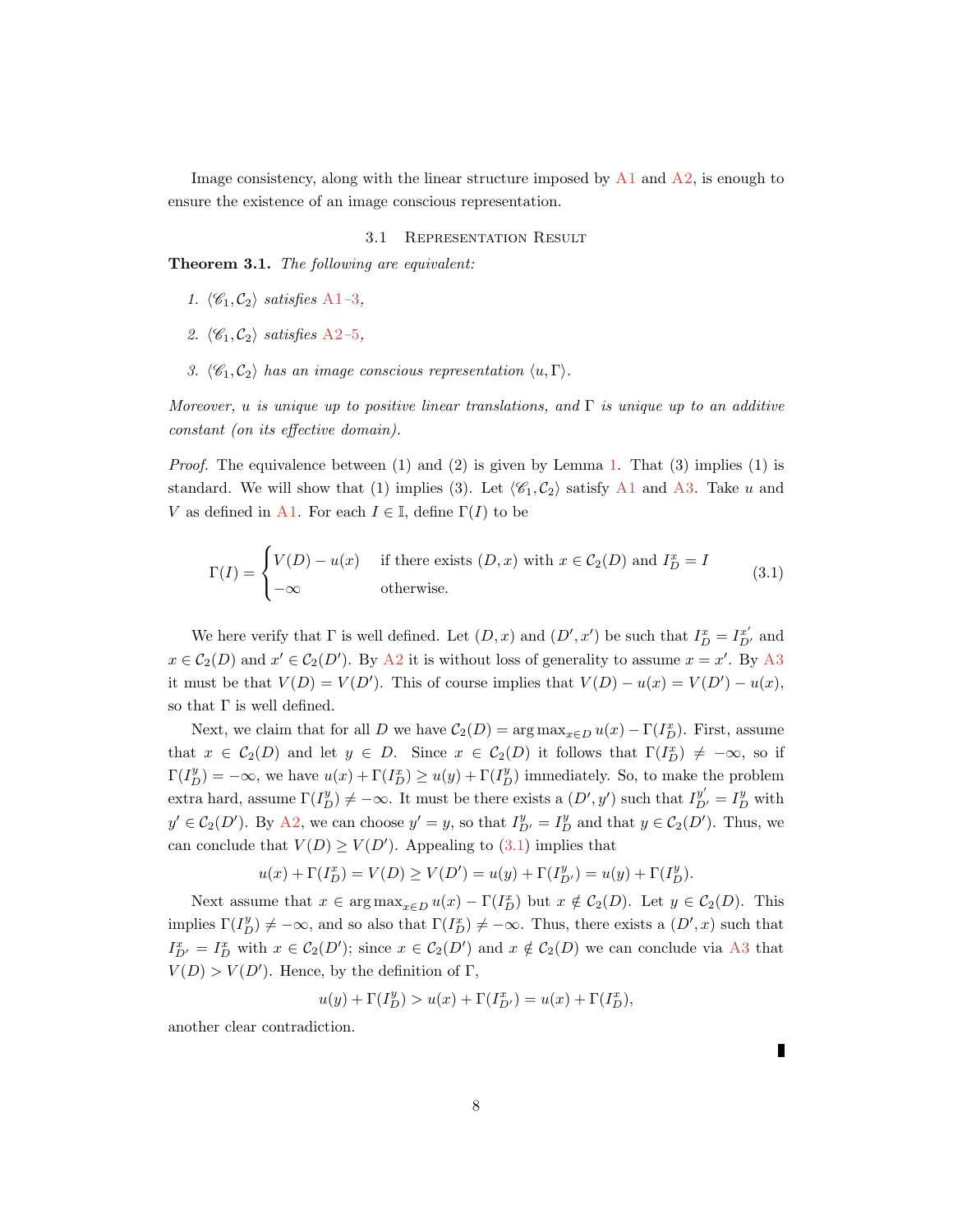#### 3.2 Attitudes towards information revelation

A DM who has a preference for revelation wants to reveal the motivations behind his actions, providing the observer with the maximal information about his preference. For example, a generous, if vain, DM who wishes to make it known that he is generous. Conversely, a DM who has a preference for concealment prefers, all else equal, to limit the inference an observer can make regarding his underlying motivations. For example, the selfish DM who wishes to take selfish actions without tarnishing his reputation. Formally:

**Definition.** A DM has a preference for revelation if for  $I, J \in \mathbb{I}$ ,  $I \subseteq J$  implies that  $\Gamma(J) \leq \Gamma(I)$ , and has a preference for concealment if  $I \subseteq J$  implies that  $\Gamma(I) \leq \Gamma(J)$ .

There is an interesting link between attitudes towards the revelation of information and classical axioms placed on menu preferences. In particular, set betweenness, which plays a key role in [Dillenberger and Sadowski](#page-23-2) [\(2012\)](#page-23-2), arises from a preference for concealing information, whereas Krepsian flexibility from a preference for revealing information.

**Theorem 3.2.** Assume that  $\langle u, \Gamma \rangle$  represents  $\langle \mathcal{C}_1, \mathcal{C}_2 \rangle$ , then if a DM has a preference for revelation, he displays a preference for flexibility:  $D \cup D' \in \mathscr{C}_1\{D, D \cup D'\}$ . Conversely, he has a preference concealment then he displays upper set betweenness:  $D \in \mathscr{C}_1\{D, D'\}$ implies  $D \in \mathscr{C}_1\{D, D \cup D'\}.$ 

*Proof.* Assume that  $\langle u, \Gamma \rangle$  represents  $\langle \mathcal{C}_1, \mathcal{C}_2 \rangle$ . Assume the DM has a preference for revelation. Notice that for all  $D, D' \in \mathcal{D}$  and  $x \in D$ ,  $I_{D\cup D'}^x \subseteq I_D^x$ , hence, by the definition of a preference for revelation,

$$
V(D \cup D') \ge \max_{x \in D} u(x) + \Gamma(I_{D \cup D'}^x) \ge \max_{x \in D} u(x) + \Gamma(I_D^x) = V(D).
$$

Π

The proof for concealment is parallel and so omitted.

If a DM (globally) displays both a preference for concealment and revelation, then every image is valued equally and the DM adheres to strategic rationality, so that each menu is indifferent to its maximizer. However, as evidenced by Example [1,](#page-1-1) these attitudes towards information are generally not held globally; the DM sometimes (strictly) wants to reveal information about his motivation, and sometimes (strictly) wants to conceal it. In the example, Slothrop values the addition of a medium priced wine because it allows him to send a signal placing him in a favorable light. He dislikes the further addition of a high priced wine, though, since its existence places bounds on his taste for quality should he continue to choose the medium quality wine. As such, he prefers  $\{l, m\}$  to both  $\{m\}$  and  $\{l, m, h\}$ —a violation of both global preferences to information.

## 4 Norm Driven Behavior

<span id="page-8-0"></span>An important special case of image consciousness is normative decision making. A norm,  $N \subset \mathbb{R}^n$ , is a set of utilities that the DM feels as if he should adhere to; the image utility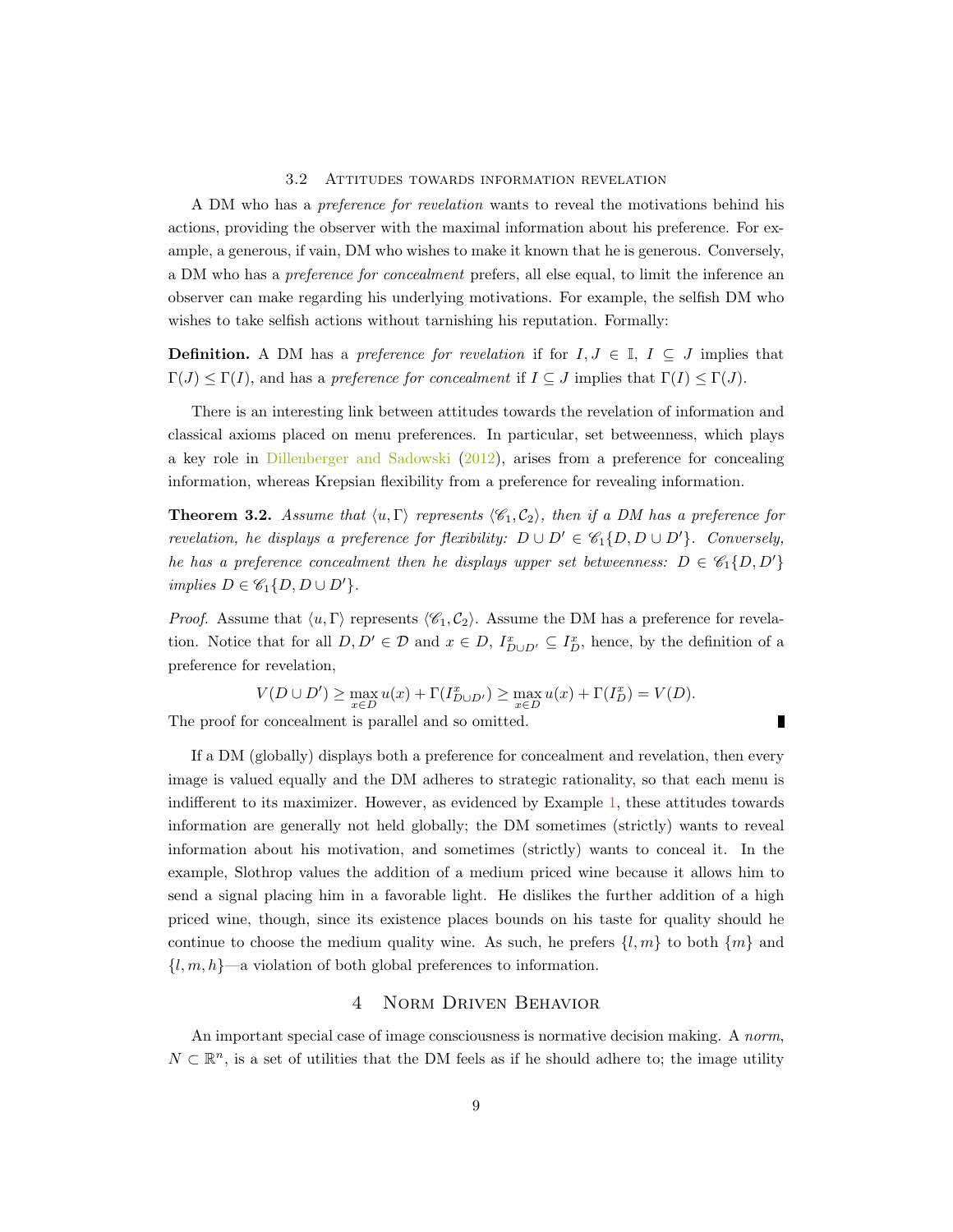derived from  $I \in \mathbb{I}$  is determined by the relation between I and N. A norm, N, is active if the DM adheres to the norm whenever  $I \subseteq N$  and passive if he adheres whenever  $I \cap N \neq \emptyset$ . For an active norm, the burden of proof lies on the DM, his choice must prove his consistency with the norm; with a passive norm the DM is 'innocent unless proven guilty,' to adhere he simply must not exhibit inconsistency.

A DM is normative if there exists a set of norms, nested by set inclusion, such that the DM's image utility is determined by the smallest norm he adheres to. Formally:

**Definition.** Call  $\langle u, \Gamma \rangle$  actively normative if there exists a set  $\{N_r\}_{r \in \mathbb{R}}$  such that (i)  $N_r \subseteq$  $\mathbb{R}^n$  for each r, (ii)  $r \leq r'$  implies  $N_r \supseteq N_{r'}$  and (iii) for all  $I \in \text{Ind}(\mathcal{C}_2)$ ,

<span id="page-9-0"></span>
$$
\Gamma(I) = \sup \{ r \mid I \subseteq N_r \}. \tag{AN}
$$

Call  $\langle u, \Gamma \rangle$  passively normative if condition (iii) is replaced by (iii') for all  $I \in \text{Ind}(\mathcal{C}_2)$ ,

$$
\Gamma(I) = \sup \{ r \mid I \cap N_r \neq \emptyset \}. \tag{PN}
$$

To better understand this general definition of normative preferences, and how normative concerns can give rise to a preference for revelation/concealment, consider the following variation of Example [2.](#page-2-0)

*Example* 3. Again, Tchitcherine's utility for choosing x from  $D$  is given by

$$
x_t + \beta x_g + \Gamma(I_D^x),
$$

where  $I_D^x$  is associated with a closed subinterval of  $[0, 1]$ .

Consider the set of active norms given by  $N_r = [r, \infty)$ , so that  $\Gamma(I) = \sup\{r \mid I \subset I\}$  $[r,\infty)$ } = min<sub>r∈I</sub> r so that the image utility of I is the lower bound of the associated interval. From this vantage, and the triviality that  $I \subset J$  implies  $\min_{r \in J} r \leq \min_{r \in I} r$ , we can see the DM has a preference for revealing information (i.e., prefers smaller images to larger), since the DM must actively display adherence to a norm. Of course, the converse logic applies to the 'upper-bound' model with norms given by  $N_r = (-\infty, 1-r]$ , and where the DM displays a preference for larger images to smaller. Here, the DM is only considered selfish when he explicitly acts selfishly. Г

Under the above axioms, a DM's choices induce a weak overing  $\text{Ind}(\mathcal{C}_2)$  via  $\Gamma$ . Of course this ordering can be directly inferred from the primitives via  $\Gamma(I) \geq \Gamma(J)$  if and only if for all  $D, D'$  such that  $x \in C_2(D) \cap C_2(D')$  and  $I_D^x = I$  and  $I_{D'}^x = J$  we have also that  $D \in \mathscr{C}_1(\{D, D'\})$ . For the remainder of the section, we will simply refer directly to this ordering on  $\text{Ind}(\mathcal{C}_2)$ . This is without loss of generality, but simplifies notation considerably.

<span id="page-9-1"></span>**Theorem 4.1.** (i) A DM is actively normative if and only if for all  $\mathbb{J} \subseteq \mathbb{I}$  and  $I \in \mathbb{I}$  we have: if  $\Gamma(J) \geq \Gamma(I)$  for all  $J \in \mathbb{J}$  then  $K \subseteq \bigcup_{\mathbb{J}} J$  implies  $\Gamma(K) \geq \Gamma(I)$ . (ii) A DM is passively normative if and only if for all  $\mathbb{J} \subseteq \mathbb{I}$  and  $I \in \mathbb{I}$  we have: if  $\Gamma(J) \geq \Gamma(I)$  for all  $J \in \mathbb{J}$  then  $K \supseteq \bigcap_{\mathbb{J}} J$  implies  $\Gamma(K) \geq \Gamma(I)$ .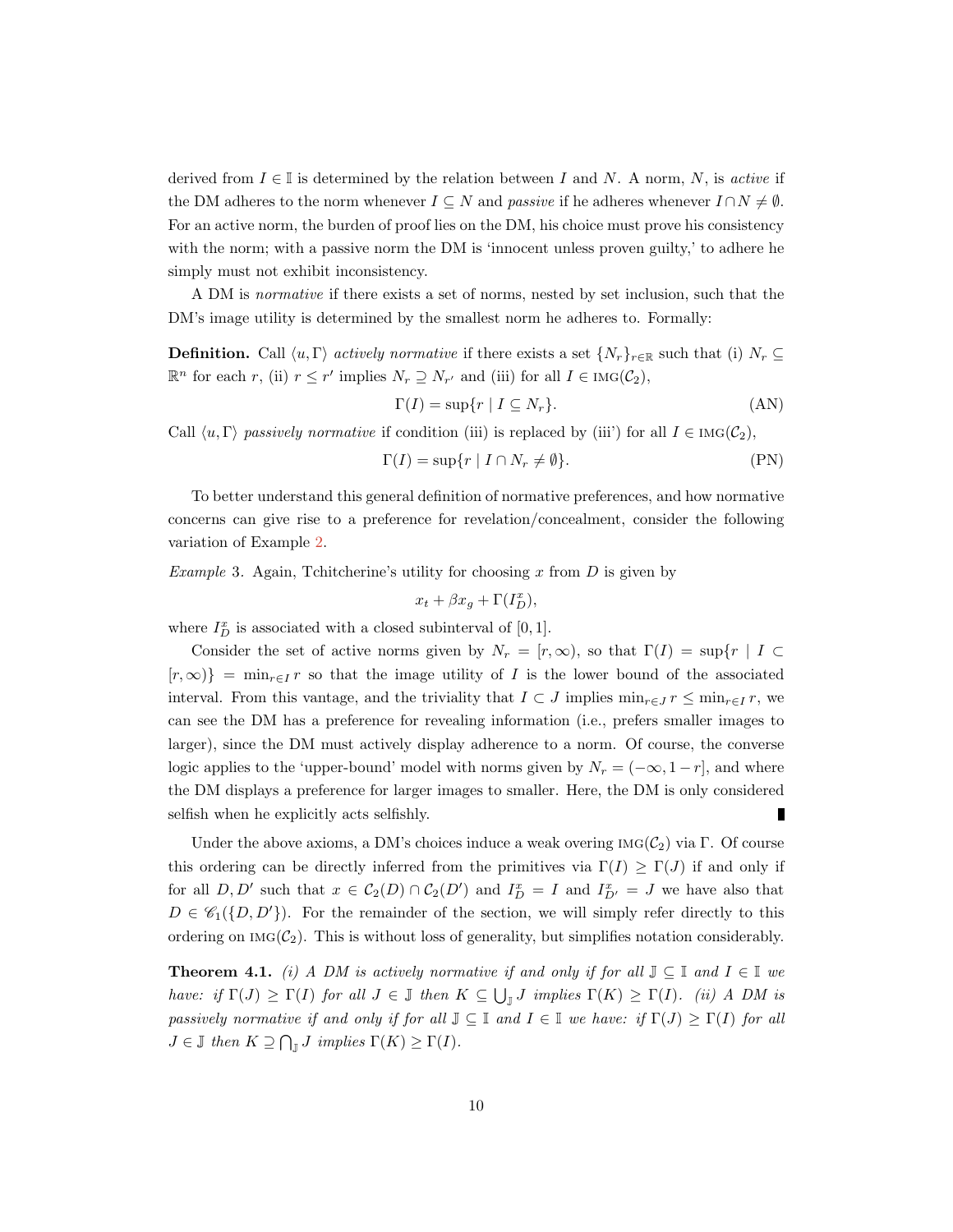*Proof.* (of  $(i)$ , where  $(ii)$  is analogous). Necessity is obvious. Towards sufficiency, assume the latter condition. For each  $r \in \mathbb{R}$  set

$$
N_r = \bigcup \{ J \in \mathbb{I} \mid \Gamma(J) \ge r \}.
$$

We claim this set of norms represents Γ via [\(AN\)](#page-9-0). Take some  $I \in \text{Ind}(\mathcal{C}_2)$  with  $\Gamma(I) = r$ . Thus,  $I \in \{J \in \mathbb{I} \mid \Gamma(J) \geq r\}$ , so  $I \subseteq N_r$  implying  $\sup\{r' \mid J \subseteq N_{r'}\} \geq r$ . By way of contradiction assume this latter inequality was strict. Thus, there is some  $r' > r$  such that  $I \subseteq N_{r'} = \bigcup \{J \in \mathbb{I} \mid \Gamma(J) \geq r'\}.$  But, by the condition of the theorem, this implies that  $\Gamma(I) \geq r' > r$ , a contradiction.

This characterization makes immediate the connection between normative concerns and attitudes towards information revelation.

<span id="page-10-0"></span>**Corollary 4.2.** (i) If a DM is actively normative he has preference for revelation. (ii) If a DM is passively normative he has preference for concealment.

*Proof.* Assume  $\langle u, \Gamma \rangle$  is actively normative. Let  $I, J \in I$  with  $I \subseteq J$ . By Theorem [4.1,](#page-9-1) letting  $\mathbb{J} = \{J\}$ , we have  $\Gamma(I) \geq \Gamma(J)$ , as desired. п

In some situations, the set of norms may not be linearly ordered by set inclusion. For example, perhaps the norm of acting in a conservative manner and that of acting in a liberal manner are equally valued, but it is undesirable to not take a stance and be a centrist.

Example 4. The images associated with a candidate's choice of political platform is associated with an subinterval of [0, 1], representing the conservative/liberal spectrum. The electorate is divided and positioned at the extremes. Voters at either extreme value the image via its worst case. The value to the candidate is therefore:

$$
\Gamma(I) = \max\{\min_{r \in I} r, \ \min_{r \in I} 1 - r\}
$$

It may, therefore, initially seem fruitful to consider a weaker notion of normativity where the set of norms, rather than being indexed by the linearly ordered R, is indexed by an arbitrary partially ordered set.

**Definition.** Call  $\langle u, \Gamma \rangle$  weakly actively normative if there exists a partially ordered set  $(P, \leq)$  and a set  $\{N_p\}_{p \in P}$  such that (i)  $N_p \subseteq \mathbb{R}^n$  for each r, (ii)  $p \leq p'$  implies  $N_p \supseteq N_{p'}$ and (iii) for all  $I \in \text{Ind}(\mathcal{C}_2)$ ,

$$
\Gamma(I) = \sup \{ \varphi(p) \mid I \subseteq N_p \}. \tag{WAN}
$$

for some monotone  $\varphi : p \to \mathbb{R}$ .

Upon closer inspection, however, this definition is simply a convoluted restatement of a preference for revelation (necessity is obvious, and for sufficiency we can take as our partially ordered set IMG( $C_2$ ) under (the opposite of) set inclusion with  $\varphi: I \mapsto \Gamma(I)$ ). Obviously, the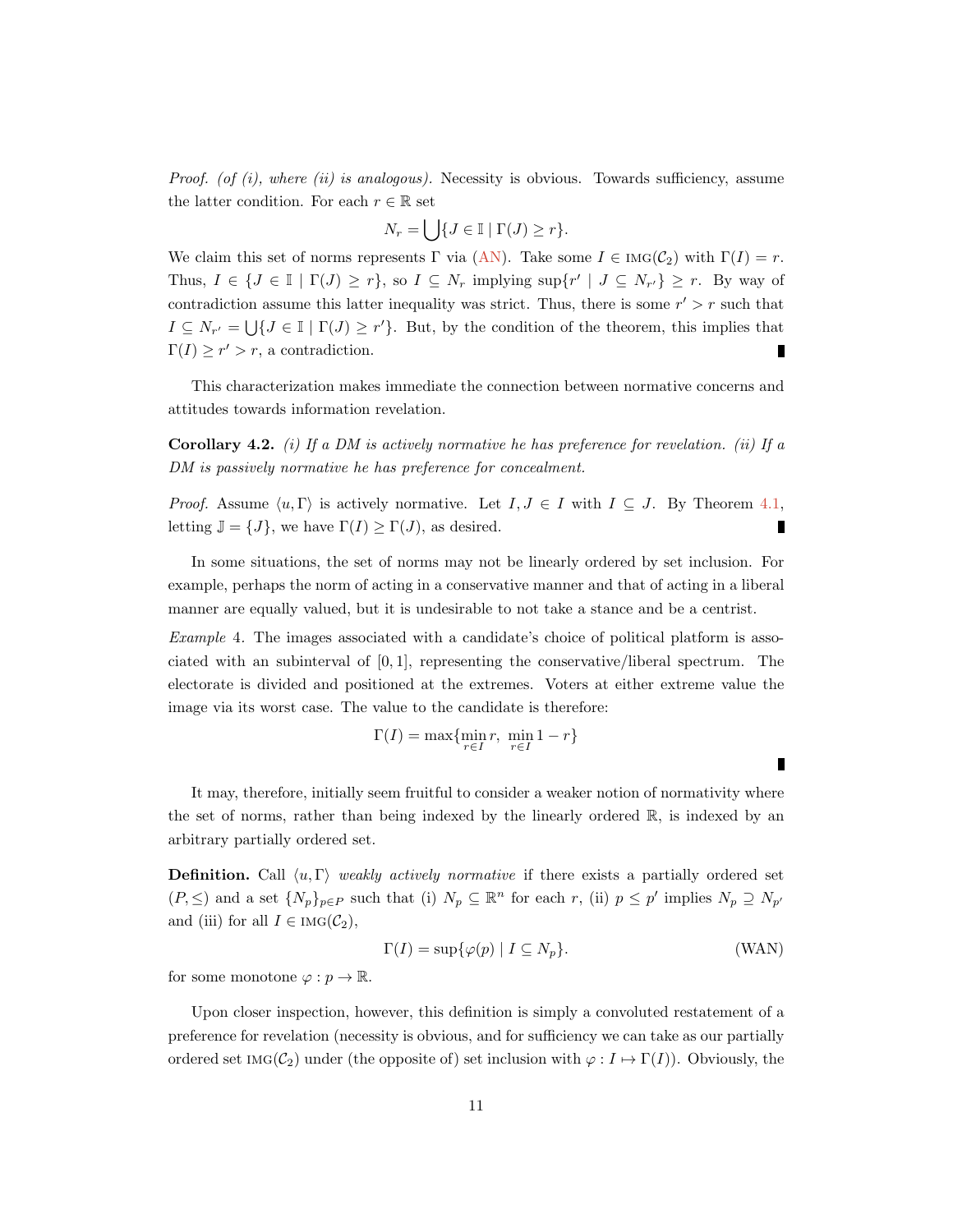<span id="page-11-0"></span>analogous definitions and equivalences will hold for passive norms. This serves as another view to Corollary [4.2.](#page-10-0)

## 5 Comparative Image Consciousness

Consider two different IC DMs:  $\langle \mathcal{C}_1^i, \mathcal{C}_2^i \rangle$  and  $\langle \mathcal{C}_1^j, \mathcal{C}_2^j \rangle$ . We are interested in understanding how the image concerns of the two decision makers relate to one another.

**Definition.** Say that i and j have the same image ranking if (i)  $\text{IMG}(\mathcal{C}_2^i) = \text{IMG}(\mathcal{C}_2^j)$  (ii) for all  $D_i, D'_i, D_j, D'_j \in \mathcal{D}$ , such that  $I_{D_i}^x = I_{D_j}^x$  and  $I_{D'_i}^x = I_{D'_j}^x$  and x is chosen from all four 2CPs, then

$$
D_i \in \mathcal{C}_1^i(\{D_i, D_i'\}) \iff D_j \in \mathcal{C}_1^j(\{D_j, D_j'\}).
$$

When i chooses x from  $D_i$ , it imparts the same image as when j choses x from  $D_j$ , likewise, when x is chosen from  $D_i'$  and  $D_j'$ . Since the consumption utility is invariant across the two choices, each DM's ranking of the primed and un-primed 2CPs depends only on his ranking of the induced images. Since the rankings coincide, the DMs rank images identically. The first part of the definition ensures that every pair of images that can be compared in this manner by  $i$  can also be compared by  $j$ .

**Theorem 5.1.**  $\langle u^i, \Gamma^i \rangle$  and  $\langle u^j, \Gamma^j \rangle$  represent preferences which have the same image ranking if and only if  $\Gamma^i$  is an strictly increasing transformation of  $\Gamma^j$ .

*Proof.* Assume i and j have the same image rankings and let  $\Gamma^{i}(I) \geq \Gamma^{i}(I') > -\infty$ . Then there exists some  $(x_i, D_i), (x'_i, D'_i)$  such that  $x_i \in C_2^i(D_i), x'_i \in C_2^i(D'_i)$  and  $I_{D_i}^{x_i} = I$  and  $I^{x'_i}_{D'_i} = I'$ . Since i and j have the same realized images there also exists some analogous  $(x_j, D_j), (x'_j, D'_j)$ . By translation invariance, we can choose  $x_i = x'_i = x_j = x'_j$ . Since consumption utility is constant for each DM, we have

$$
\Gamma^i(I) \ge \Gamma^j(I') \iff V^i(D_i) \ge V^i(D'_i) \iff V^j(D_j) \ge V^j(D'_j) \iff \Gamma^j(I) \ge \Gamma^j(I').
$$

The other direction is immediate.

With this definition in place, we can now discuss when DM  $i$  is more or less sensitive to image effects than  $j$ . Of course, such a definition only has real bite when the DMs also entertain the same image ranking, and the same ranking of consumption alternatives.

**Definition.** Say that i is more image conscious than j if (i) i and for j have the same image ranking, and (ii)  $\mathscr{C}_1^i$  and  $\mathscr{C}_1^j$  coincide on  $\mathcal{D}^1$  and (iii) if  $\{y\} \in \mathscr{C}_1^i(\{\{x\}, \{y\}\}) \cap \mathscr{C}_1^j(\{\{x\}, \{y\}\})$ and  $D_i, D'_i, D_j, D'_j \in \mathcal{D}$  are such that  $I_{D_i}^x = I_{D_j}^x$  and  $I_{D'_i}^y = I_{D'_j}^y$  and  $x \in C_2^i(D_i) \cap C_2^j(D_j)$ and  $y \in C_2^i(D'_i) \cap C_2^j(D'_j)$ , then

$$
D_j \in \mathscr{C}_1^j(\{D_j, D'_j\}) \implies D_i \in \mathscr{C}_1^i(\{D_i, D'_i\}).
$$

г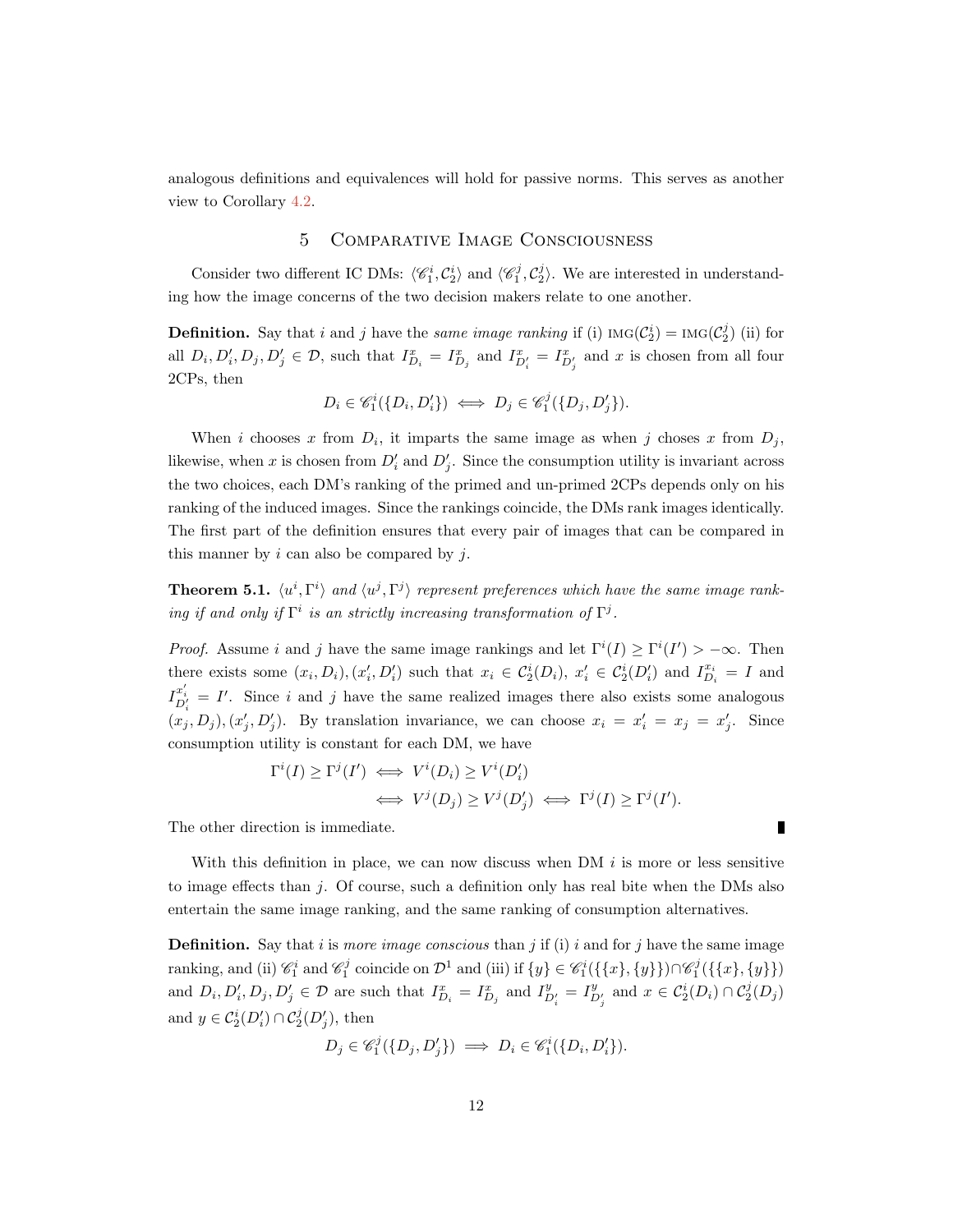If i is more image conscious than  $j$ , then he cares relatively more about changes in image utility than does j. In the definition, since y is preferred to x, the fact that  $D_j$  is chosen by  $j$ —so x is consumed—indicates that he finds the image utility more than makes up for gap in consumption utility. Since  $i$  must also make the same choices, it must be that he also finds the image utility sufficient to overcome the gap in consumption utility. As expected, this increased sensitivity can be captured by the relation that  $\Gamma^i$  is "more spread out" than  $\Gamma^j$ .

**Theorem 5.2.** Let  $\langle u^i, \Gamma^i \rangle$  and  $\langle u^j, \Gamma^j \rangle$  represent preferences such that i is more image conscious than j then  $u^i = u^j$  and

$$
|\Gamma^i(I) - \Gamma^i(I')| > |\Gamma^j(I) - \Gamma^j(I')|
$$

for all  $I, I' \in \mathbb{I}$ .

*Proof.* Let *i* be more image conscious than *j*. That  $u^i = u^j$  is immediate, so call the joint representation u. Choose some realized images  $I, I' \in \mathbb{I}$  and without loss of generality, assume that  $\Gamma^{j}(I) \geq \Gamma^{j}(I')$ . Choose some  $x, y \in \mathbb{R}^{n}$  such that  $\Gamma^{j}(I) - \Gamma^{j}(I') = u(y)$  $u(x) \geq 0$ . Then by translation invariance we can find some  $D_i, D'_i, D_j, D'_j \in \mathcal{D}$  such that  $I_{D_i}^x = I_{D_j}^x = I$  and  $I_{D_i'}^y = I_{D_j'}^y = I'$  and  $x \in C_2^i(D_i) \cap C_2^j(D_j)$  and  $y \in C_2^i(D_i') \cap C_2^j(D_j')$ .

By our assumption we have  $V^j(D_j) = u(x) + \Gamma^j(I) = u(y) + \Gamma^j(I') = V(D'_j)$ . Therefore, since *i* is more image conscious than *j*, we have also that  $u(x) + \Gamma^{i}(I) = V^{i}(D_{i}) \geq V^{i}(D'_{i})$  $u(y) + \Gamma^{i}(I')$ . Rearranging yields,  $\Gamma^{i}(I) - \Gamma^{i}(I') \ge u(y) - u(x) = \Gamma^{j}(I) - \Gamma^{j}(I')$ , as desired.

## <span id="page-12-0"></span>6 Discussion, Including a Brief Review of Related Literature

Image conscious behavior is ubiquitous and has long been studied within economics. In a work of classical importance, [Veblen](#page-23-5) [\(1899\)](#page-23-5) coined the term *conspicuous consumption* referring to purchases in which the primary value is derived indirectly by signaling wealth or status. Such spending habits are alive and well in the modern era.

Recently, experimental economists and psychologists have exposed the importance of image concerns in sundry other contexts. A common theme is the discord between and individual's personal preference and his desire to be seen as acting in a normative manner: the DM faces a tradeoff between direct utility and utility derived from adhering to a norm. This tradeoff is central to the present model as captured by the IC representation and in particular the model of norm driven decision making.

[Dana et al.](#page-23-6) [\(2006\)](#page-23-6) find that subjects in the dictator game are willing to pay a positive cost to ensure the receivers did not know the game was to be played (i.e., the dictator gets the full pie, less the cost, and the receiver is never informed there was a decision to be made). Because the decision to keep everything is always available, paying the cost serves only to effect a more desirable image. This result is echoed in [Andreoni and Bernheim](#page-23-7) [\(2009\)](#page-23-7), where subjects' choice of fair (i.e., 50-50) allocations in the dictator game depends very much on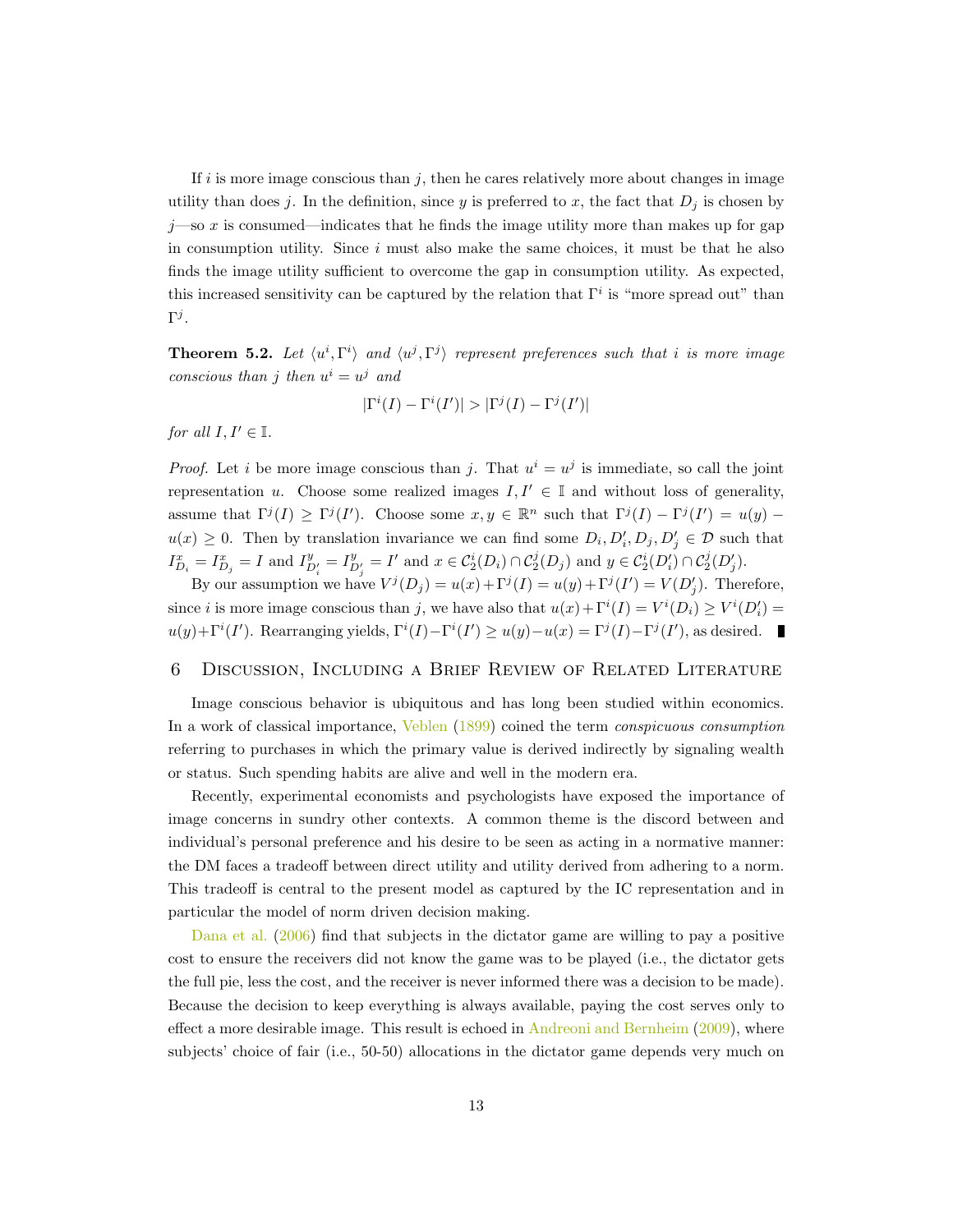who can observer the dictators' choices. When there is a commonly known chance that unfair allocations get implemented irrespective of the dictator's choice, and these naturechosen outcomes are indistinguishable from dictator-chosen outcomes to receivers, then the rate of fair allocations dramatically declines.

[DellaVigna et al.](#page-23-8) [\(2012\)](#page-23-8) find, in a door-to-door field experiment, that many donation decisions seem to be predicated on social pressure. When given the ability to avoid face to face contact with a solicitor, donations decrease. This effect is concentrated in small donations, an effect that is predicted by the present model. [DellaVigna et al.](#page-23-9) [\(2016\)](#page-23-9) find that social pressure plays a key role in the decision to vote; potential voters are more likely to vote when they expect that other will ask them about their voting record.

Bénabou and Tirole [\(2006\)](#page-23-10) provide the canonical utility function for image concerned agents and explore how direct incentives to act pro-socially can have the opposite effect by skewing the images associated with certain actions. Their model is behavioral rather than decision theoretic, in the sense that they are less concerned with identification from observables, and the generality of the types of images that can be entertained. For instance, they make the assumption that actions can be linearly ordered and that everyone prefers a "higher" image to a "lower" one.

Closest to this model are the models of [Dillenberger and Sadowski](#page-23-2) [\(2012\)](#page-23-2) and [Evren and](#page-23-11) [Minardi](#page-23-11) [\(2017\)](#page-23-11) who investigate the axiomatic characterizations of shame driven preferences and of warm glow, respectively. Although image consciousness, shame, and warm glow are all distinct phenomena, there are two major similarities between the models: (i) all can promote normative behavior and (ii) in these models, the menu from which an element is chosen changes the derived value from consumption.

The Dual-Self Interpretation of Images. It need not be that an IC DM cares about the opinion of any third party, but rather, the 'observer' might be him himself. We can interpret the utility of a given image as the psychological benefit/cost of adhering to or deviating from the DM's ideal preferences. For example, a DM might want to be a charitable person but also not want to give up on personal consumption. In situations where his hands are tied—when there is no opportunity to give—he circumvents the psychological cost of selfish behavior. But, when confronted with a choice, he must either forgo direct consumption or address his greed.

While this story can clearly explain choice reversals at second stage choices, it may also make sense in the context of first stage choice. A completely rational and forward looking DM would understand that choosing to avoid the future option of donating money is effectively choosing not to donate, and would therefore be unable to skip out on the phycological bill. Of course, like all benchmarks of rationality, there is a growing body of evidence suggesting humans do not meet this standard: for example see [Gino et al.](#page-23-0) [\(2016\)](#page-23-0) and [Grossman and Van Der Weele](#page-23-1) [\(2017\)](#page-23-1). Within the present context, the interpretation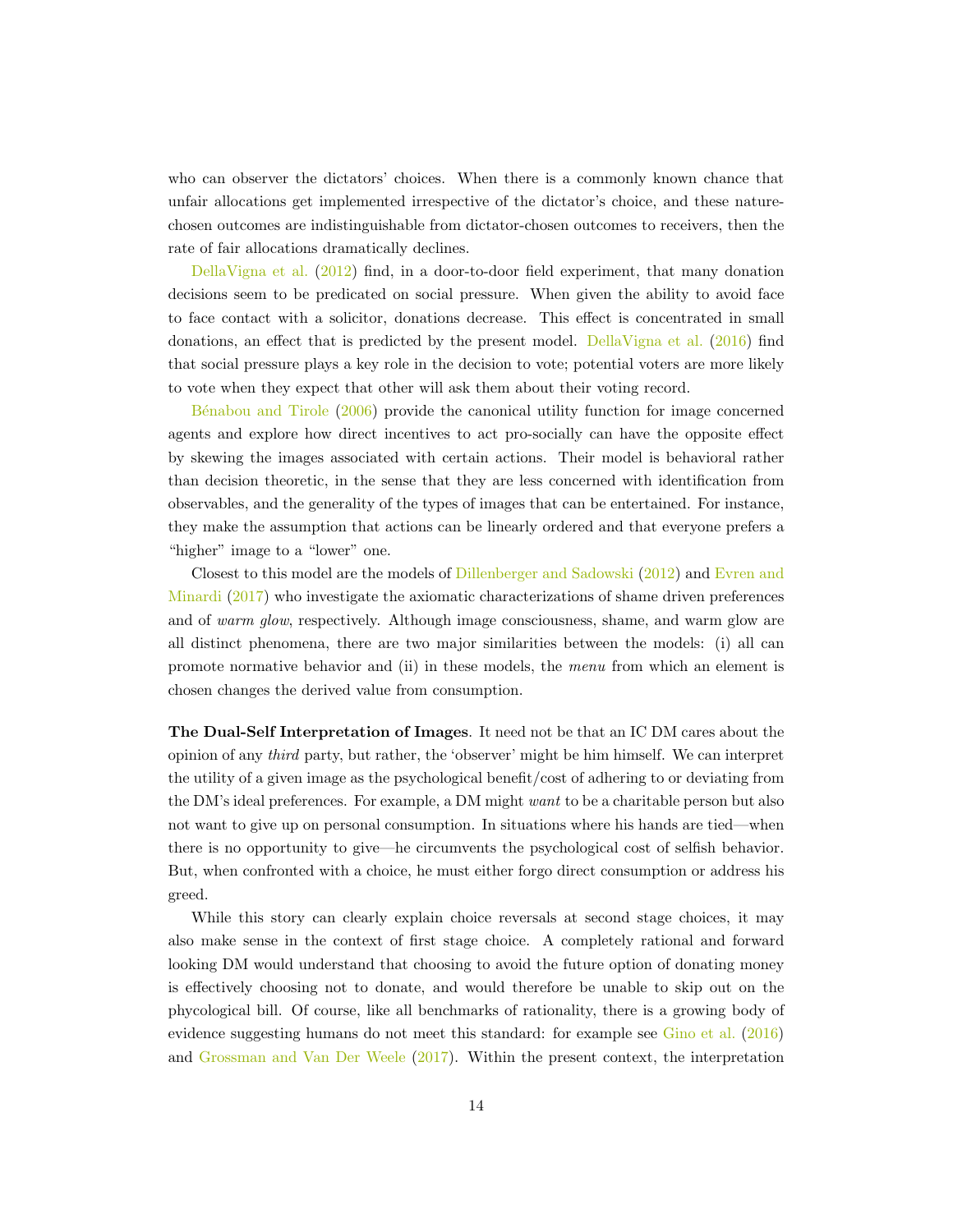<span id="page-14-0"></span>being that a phycological cost is levied only when consumption decisions are actually made, so DM might avoid situations where donating to a charity is possible, even if donating nothing is always an option.

## A AXIOMATIZATION OF AXIOM [A1](#page-6-0)

We need a value function:

**Axiom 3**—WARP. If  $D, D' \in M \cap M'$ ,  $D \in \mathcal{C}_1(\mathcal{M})$  and  $D' \in \mathcal{C}_1(\mathcal{M}')$  then  $D \in \mathcal{C}_1(\mathcal{M}')$ .

Even if we do not insist that the preference over images is continuous, the fact that the DM's preference over consumption objects is continuous requires that when considering only degenerate 2CPs, the DM has a continuous preferences—the projection of contour sets onto  $\mathcal{D}^1$  must be closed.

<span id="page-14-4"></span>**Axiom 4—WEAK CONTINUITY.** For all  $D \in \mathcal{D}$ ,  $UC(D) \cap \mathcal{D}^1$  and  $LC(D) \cap \mathcal{D}^1$  are closed and non-empty.

The non-emptiness restriction ensures that images are not lexicographically preferred to dis-preferred to one another. For example, if  $UC(D) \cap \mathcal{D}^1$  was empty, then there no consumption object, no matter how good, that is preferred (along with the trivial image) to D. Because we are interested in linear utilities over consumption objects, this would indicate that the image associated with the choice from  $D$  is infinitely good.<sup>[4](#page-14-3)</sup>

When all image concerns are obviated, we want preferences to be expected utility.

<span id="page-14-1"></span>**Axiom 5**—SINGLETON INDEPENDENCE. For all  $\lambda \in \mathbb{R}_{++}$ ,  $\mathcal{M}, \mathcal{M}' \subset \mathcal{D}^1$ ,

 $\mathscr{C}_1(\lambda \mathcal{M} + \lambda' \mathcal{M}') = \lambda \mathscr{C}_1(\mathcal{M}) + \lambda' \mathscr{C}_1(\mathcal{M}').$ 

These axioms provide the scaffolding of the representation, a value function over choice problems that, when looking at degenerate problems, reflects a linear preference over consumption objects.

<span id="page-14-2"></span>**Lemma 1.** If  $\langle \mathscr{C}_1, \mathscr{C}_2 \rangle$  satisfies [A3](#page-6-2)—[5](#page-14-1) if and only if it satisfies [A1](#page-6-0). (For the readers connivence: [A1](#page-6-0) imposes the existence a translation invariant value function,  $V : \mathcal{D} \to \mathbb{R}$ representing  $\mathscr{C}_1$  such that  $u : x \mapsto V(\lbrace x \rbrace)$  is a linear function over  $\mathbb{R}^n$ .

*Proof.* Necessity is standard. Towards sufficiency, consider the projection of  $\mathscr{C}_1$  to  $\mathcal{M} \subset \mathcal{D}^1$ . Over this space,  $\mathcal{C}_1$  satisfies the expected utility axioms. Therefore, there exists a linear  $u: \mathbb{R}^n \to \mathbb{R}$  rationalizing the projection of  $\mathscr{C}_1$ .

Now consider any  $D \in \mathcal{D}$ . We claim that  $UC(D) \cap LC(D) \cap \mathcal{D}^1$  is non-empty—the Lemma then follows directly by setting  $V(D) = u(x)$  for an  $\{x\}$  in the intersection. Assume

<span id="page-14-3"></span><sup>&</sup>lt;sup>4</sup>If we want, in addition, the value function over images to be continuous, we can strengthen [A4](#page-14-4) as follows:

Axiom  $4^*$ —k-WEAK CONTINUITY. For all  $D \in \mathcal{D}$  and  $k \in \mathbb{N}$ ,  $UC(D) \cap \mathcal{D}^k$  and  $LC(D) \cap \mathcal{D}^k$  are closed.

Notice that even when the DM's utility over images is continuous,  $\mathscr{C}_1$  is not continuous (in the relevant topology) because the map carrying a choice to its associated image is not itself continuous. To see this, notice that if  $D_{\lambda} = \{x, y\}$  for  $x \neq y$ . For  $\lambda \in (0, 1)$ ,  $I_{\lambda D+\lambda' x}^{\lambda x+\lambda' x} \neq \mathbb{R}^n$  whereas the limiting choice indices the image  $I_{\{x\}}^x = \mathbb{R}^n$ . Such complications arise whenever two elements collide in the limit, a problem which does not happen when restricting the domain to  $\mathcal{M}^k$ .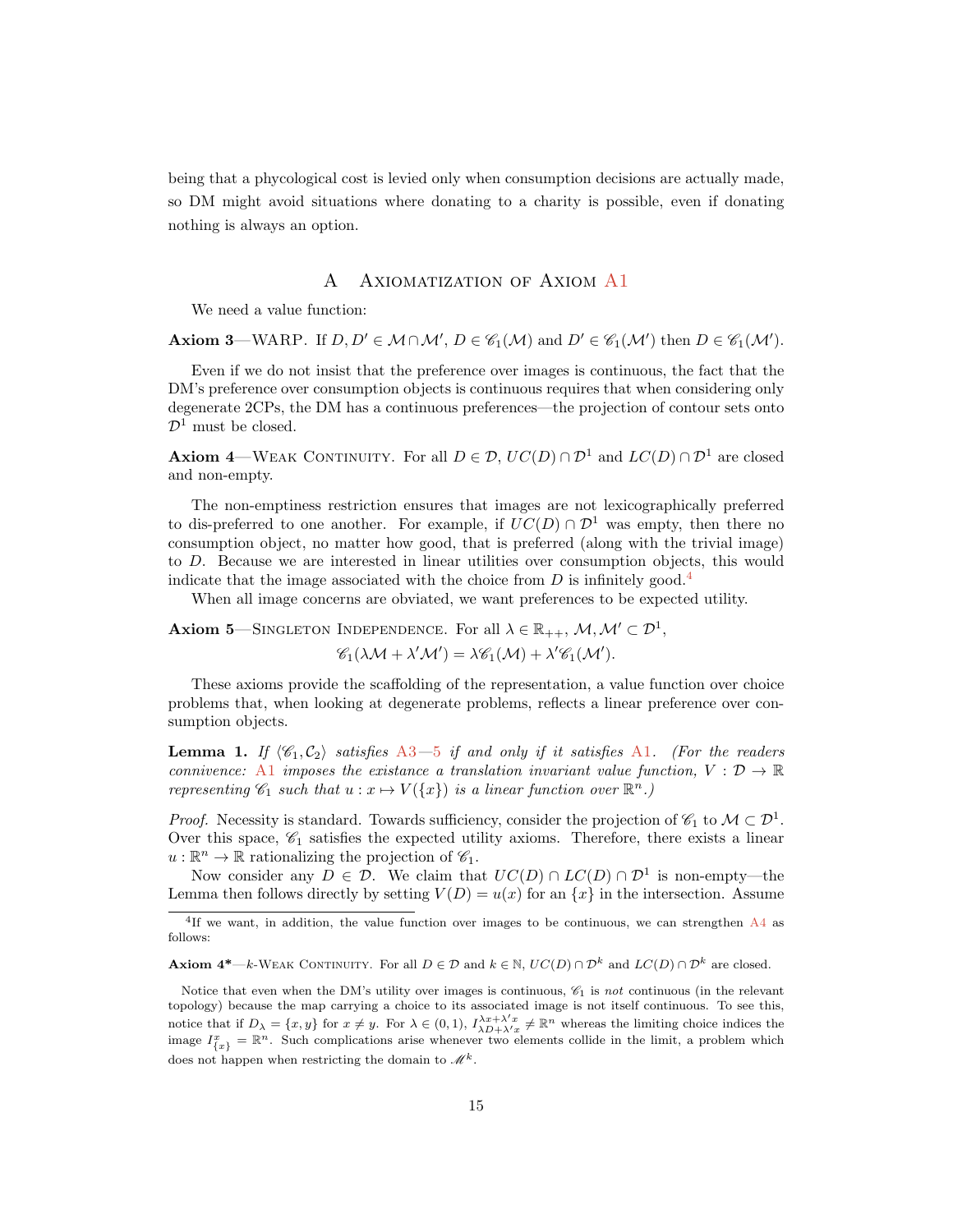the claim did not hold. Take  $x \in \arg \max_{L(C(D) \cap \mathcal{D}^1} u(x)$  and  $y \in \arg \min_{U(C(D) \cap \mathcal{D}^1} u(x)$ which exist and are distinct by  $A4$  and our assumption. By  $A3$  and the linearity of u,  $u(x) < u(\frac{1}{2}x + \frac{1}{2}y) < u(y)$ . Thus,  $\{\frac{1}{2}x + \frac{1}{2}y\}$  is in neither the upper nor the lower contour set of D, a contradiction to the non-emptiness of  $\mathscr{C}_1$ . ı

#### B Single Stage Image Conscious Choice

<span id="page-15-0"></span>The interpretation of two stage choice is that  $\mathscr{C}_1$  represents a choice over 2CPs that is made in the absence of image concerns. Hence, in many scenarios, this choice function will not be observable. This section considers the image conscious model when only second stage choice is accessible to the modeler; it posits axioms only on  $C_2$  equivalent to (??) of the IC representation.

Limited observability bears a cost. First, the effective uniqueness of  $\Gamma$  is no longer ensured. Second, the axiomatic structure and concomitant proof rely more directly on technical assumptions, and so, are correspondingly more involved. This latter point is self evident, but to understand the failure of uniqueness, consider the following.

Say  $I, J \in \mathbb{I}$  are *directly* comparable if there is a D such that  $I = I_D^x, J = I_D^y$  and either x or y is in  $C_2(D)$ . When I and J are directly comparable (and, say x is chosen), we have an bound on the utility difference between  $I$  and  $J$  in terms of consumption utility:

$$
\Gamma(I) - \Gamma(J) \ge u(y) - u(x).
$$

Say that  $I, J \in \mathbb{I}$  are *indirectly comparable* if they are contained in the transitive closure of the direct comparability relation. If two images are not indirectly comparable, then there is no restriction imposed by the observed choices on the relative values of the images. Indirect comparability is an equivalence relation;  $\Gamma$  in the resulting representation can be normalized independently across the classes of this equivalence relation.

#### B.1 Axioms

Scaling a choice problem may result in non-linear tradeoffs. As  $\lambda$  increases, choice from  $\lambda D$  places more importance on consumption utility. The first axiom allows  $C_2(\lambda D)$  to vary non-linearly in  $\lambda$ , but ensures that deviations are consistent with increasing importance on consumption utility.

Axiom 1<sup>°</sup>—SCALE ACYCLICITY. Let  $0 < \lambda < \lambda' < \lambda''$  and  $D \in \mathcal{D}$ . If  $x \in \frac{1}{\lambda}C_2(\lambda D) \cap$  $\frac{1}{\lambda''}C_2(\lambda''D)$  then  $x \in \frac{1}{\lambda'}C_2(\lambda'D)$ .

In the limit, as  $\lambda \to \infty$ , only consumption utility matters. Indeed, this is the manner in which u might be identified. To get at this, we can define the following map, which is well defined given  $A1^{\circ}$  $A1^{\circ}$  and the finiteness of each D:

$$
\mathcal{C}_2^{\infty}: D \mapsto \lim_{\lambda \to \infty} \frac{1}{\lambda} \mathcal{C}_2(\lambda D).
$$

To identify u we need  $\mathcal{C}_2^{\infty}$  to be well behaved; ideally this would just entail the imposition of WARP. Unfortunately, it is possible that  $u(x) = u(y)$  but  $y \neq C_2^{\infty}(\lbrace x, y \rbrace)$ ; this happens whenever  $\Gamma(I_{\{x,y\}}^x) > \Gamma(I_{\{y\}}^y)$  ${y \choose {x,y}}$ . To deal with this, we impose WARP on perturbed choice problems.

Axiom 2<sup>°</sup>—Sequential Limit Consistency. Let  $\{D_k\}_{k\in\mathbb{N}}\subset\mathcal{D}$  converge to  $D\supseteq\{y,x\}$ such that  $x \in C_2^{\infty}(D_k)$  for all  $k \in \mathbb{N}$ . Then for any  $D'$  with  $y \in C_2^{\infty}(D')$  there exists a sequence  $D'_k \to D'$  such that  $x \in C_2^{\infty}(D'_k \cup \{x\})$  for all k.

Translation invariance  $(A2)$  $(A2)$  $(A2)$  remains, but is transcribed here for completeness.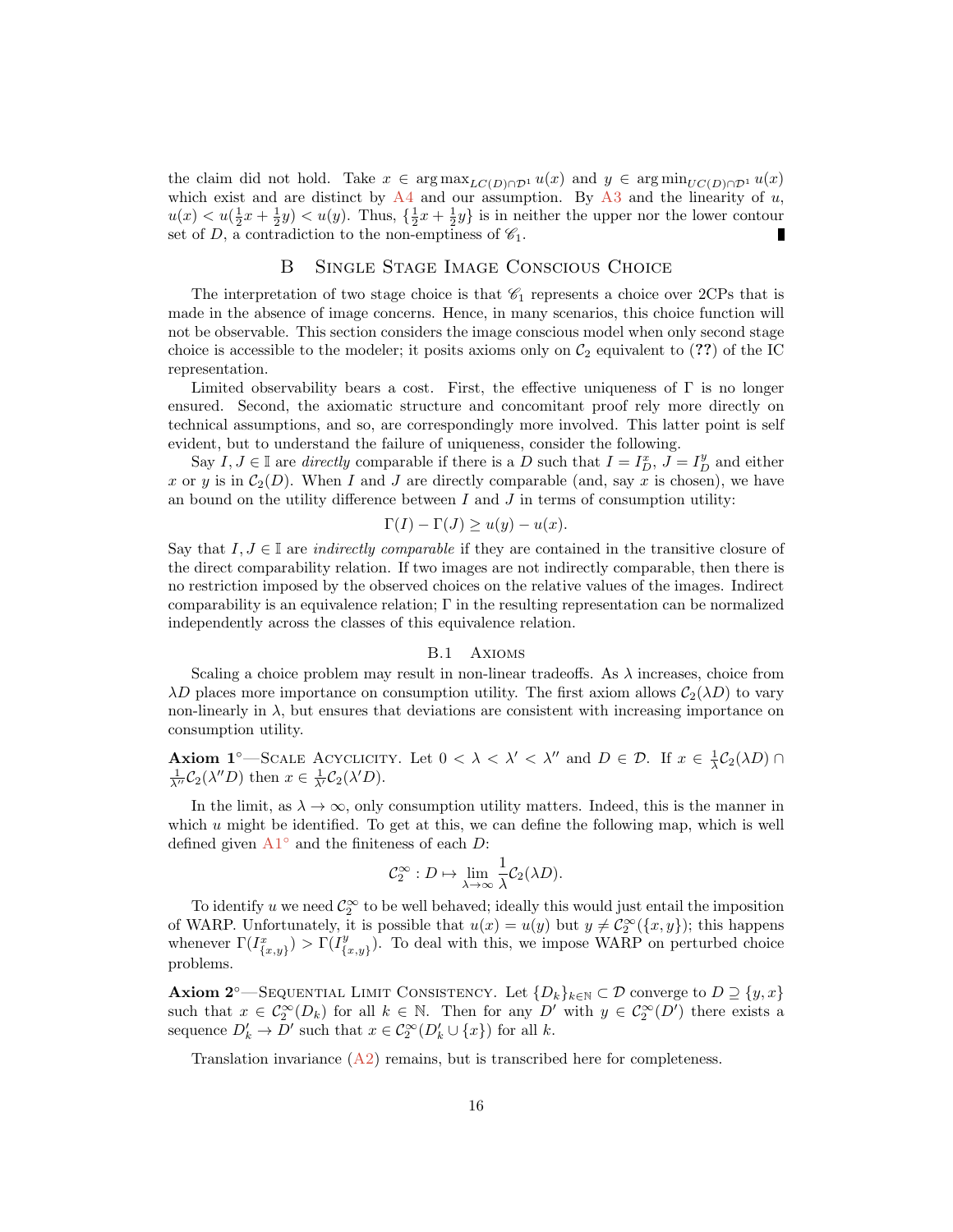**Axiom 3<sup>°</sup>**—TRANSLATION INVARIANCE. For all  $x \in \mathbb{R}^n$  and  $D \in \mathcal{D}$ ,

$$
\mathcal{C}_2(D+x) = \mathcal{C}_2(D) + x
$$

With these three axioms, u can be identified.

<span id="page-16-0"></span>**Lemma 2.** If  $C_2$  satisfies  $A1^{\circ}-3^{\circ}$  $A1^{\circ}-3^{\circ}$  $A1^{\circ}-3^{\circ}$  $A1^{\circ}-3^{\circ}$  then there exists a linear  $u:\mathbb{R}^n\to\mathbb{R}$  such that

$$
\mathcal{C}_2^{\infty}(D) \subseteq \arg\max_D u.
$$

Moreover, u is unique up to positive linear transformations.

#### Proof. In section [B.2.](#page-17-0)

From  $\mathcal{C}_2$  we can define  $\succcurlyeq \subset (\mathbb{R}^n \times \mathbb{I}) \times (\mathbb{R}^n \times \mathbb{I})$  via  $(x, I) \succcurlyeq (y, J)$  iff there exists a  $D \supseteq \{x, y\}$ with  $I_D^x = I$  and  $I_D^y = J$ , and such that  $x \in C_2(D)$ . The next axioms place restrictions on  $\succcurlyeq$ but these can be translated back into choice behavior in the obvious, but tedious, manner. Per normal let  $\succ$  and  $\sim$  denote the asymmetric and symmetric components.

The relation  $\succeq$  will necessarily be highly incomplete; for example, images with overlapping relative interiors will never be comparable. Because of this,  $\succeq$  will not be transitive; it should, however, be extendable to a transitive relation.

#### Axiom  $4^\circ$ —ACYCLICITY.  $\succ$  is acyclic.

Finally, we impose three restrictions that relate the choice over  $\succeq$  to the consumption utility as identified by Lemma [2:](#page-16-0) monotonicity states that if  $(x, I) \geq (y, J)$  and  $u(x') > u(x)$ then not  $(y, J) \succ (x', I)$ —ceteris paribus, more consumption is better; *boundedness* states that  $(x, I) \succ (y, J)$  cannot hold for all  $x-I$  cannot be 'infinitely' better than J; continuity states that if  $u(x_n) \to u(x)$  and  $(x_n, I) \succcurlyeq (y, J)$  for all n, then not  $(y, J) \succ (x, I)$ —preferences cannot be reversed in the limit.

In the proof of the representation theorem, we will extend  $\succeq$  to a complete binary relation, showing these properties still hold; as such, it is helpful to define things for a general relation  $\overline{R}$  defined over  $(\mathbb{R}^n \times \mathbb{I}).$ 

**Definition.** Let  $v : \mathbb{R}^n \to \mathbb{R}$ . Call a relation R (with asymmetric component S) defined over  $(\mathbb{R}^n \times \mathbb{I})$  v-monotone if whenever

- 1.  $v(z) > 0$  and  $(x, I)R(y, J)$ , or,
- 2.  $v(z) > 0$  and  $(x, I)S(y, J)$ ,

then not  $(y, J)R(x + z, I)$ .

**Definition.** Let  $v : \mathbb{R}^n \to \mathbb{R}$ . Call a relation R defined over  $(\mathbb{R}^n \times \mathbb{I})$  *v*-bounded if for all I,  $J \in \mathbb{I}$ , it is true that inf{ $v(z) | (z, I)R(0, J) \rangle > -\infty$ .

**Definition.** Let  $v : \mathbb{R}^n \to \mathbb{R}$ . Call a relation R defined over  $(\mathbb{R}^n \times \mathbb{I})$  v-continuous if for all I,  $J \in \mathbb{I}$ , if whenever there exists a sequence  $\{x_k\}_{k\in\mathbb{N}}$  such that  $v(x_n) \to 0$  and  $(x_k, I)R(y, J)$ for all k, then for any x with  $v(x) = 0$ , if  $(y, J)R(x, I)$  then  $(x, I)R(y, J)$ .

Let  $\succcurlyeq^{TC}$  denote the transitive closure of  $\succcurlyeq$ .

**Axiom 5**°—CONSUMPTION REGULARITY. The relation  $\succcurlyeq^{TC}$  is u-monotone, u-continuous, and u-bounded.

П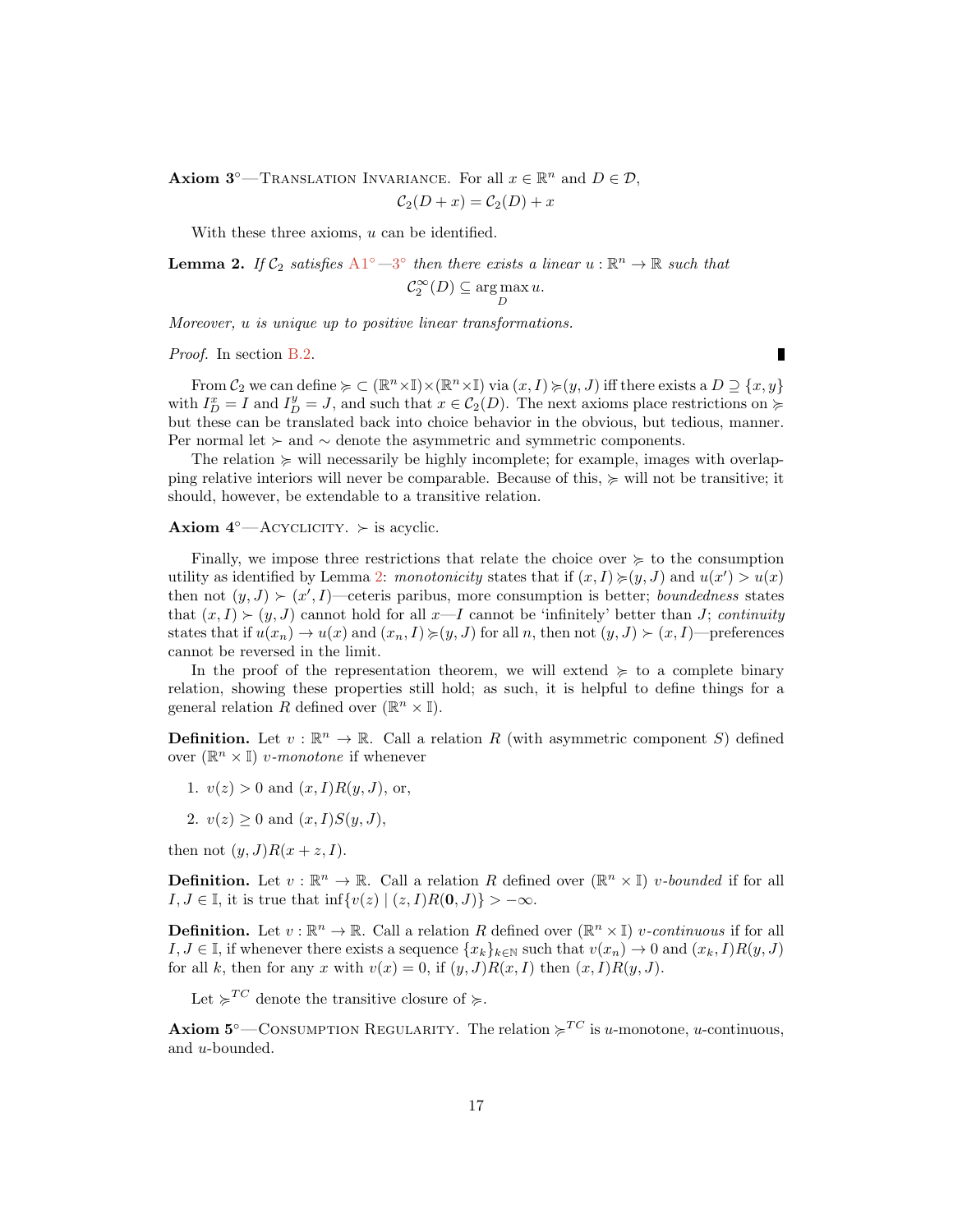These axioms are equivalent to the existence of a image conscious representation  $\langle u, \Gamma \rangle$ which represents  $C_2$  as (??).

<span id="page-17-1"></span>Theorem B.1. The following are equivalent:

- 1.  $\mathcal{C}_2$  satisfies  $A1^{\circ}$  $A1^{\circ}$  -[5](#page-14-1)°
- 2.  $\mathcal{C}_2$  has an image conscious representation  $\langle u, \Gamma \rangle$ .

Moreover, u is unique up to positive linear translations and  $\Gamma$  is unique up-to an additive constant within each equivalence class generated by the indirect comparability relation.

#### Proof. In section [B.3.](#page-18-0)

In contrast to the proof of Theorem [3.1,](#page-7-1) the proof of Theorem [B.1](#page-17-1) is rather involved. The main difficulty surrounds the intrinsic incompleteness of the induced preference relation on  $\mathbb{R}^n \times \mathbb{I}$ , owing to the geometric dependence between the set of consumption alternatives and the consequent images. Indeed, imagine that some complete  $\succcurlyeq^*$  over  $\mathbb{R}^n \times \mathbb{I}$  was magically identified and preserved the relevant structure and extended  $\succ$ . Then, fixing  $I^* \in \mathbb{I}$  and setting  $\Gamma(I^*) = 0$ , we can recover the entirety of  $\Gamma$  is by simply setting:

$$
\Gamma: I \mapsto -u(x^I)
$$

where  $x^I$  is a consumption alternative such that  $(x^I, I) \sim (0, I^*)$ . Such an alternative exists by the  $u$ -boundedness and  $u$ -continuity assumptions, and its utility is unique by u-monotonicity. Translation invariance and transitivity then ensure the resulting  $\langle u, \Gamma \rangle$ actually represents  $\succcurlyeq^*$ , and hence  $\mathcal{C}_2$ .

Guaranteeing that  $\succcurlyeq$  can be extended to a complete  $\succcurlyeq^*$  (while preserving the axiomatic structure) turns out to be pain, but mostly for technical reasons. The relatively simple core idea is as follows: we can first extend  $\succeq$  by adding comparisons that were not observed by  $C_2$  but must hold because of transitivity, monotonicity, or continuity. The resulting relation extends  $\succcurlyeq$  because of [A4](#page-14-4)<sup>°</sup> and [A5](#page-14-1)<sup>°</sup>. Still, there will be images I and J such that no x satisfies  $(x, I) \sim (0, J)$ . What can we do? Just pick some x and extend the relation by adding  $(x, I) \sim (0, J)$  (and then again adding all the consequences of transitivity, monotonicity, or continuity). Repeating the process for different  $I$ 's and  $J$ 's creates a partial order of extensions of  $\succcurlyeq$ , which, by Zorn's Lemma, has maximal element that must be complete.<sup>[5](#page-17-2)</sup>

This process also elucidates the exact nature of non-uniqueness. If two images are initially comparable, that is there exists an x and y such that  $(x, I) \sim (y, J)$  is implied by the initial choice function, then the difference between  $\Gamma(I)$  and  $\Gamma(J)$  is identified (up to a common normalization) by the difference between  $u(x)$  and  $u(y)$ . Thus, identification is made over the equivalence classes of initially comparable images (that comparability is an equivalence relation is Lemma  $5(i)$  $5(i)$ , but, these equivalence classes can be independently normalized.

# B.[2](#page-16-0) PROOF OF LEMMA 2

<span id="page-17-0"></span>Define the preference relation,  $\succeq$ , on  $\mathbb{R}^n$  as follows:  $x\succeq y$  if there exists a  $\{D_k\}_{k\in\mathbb{N}}\subset\mathcal{D}$ converging to  $D \supseteq \{y, x\}$  such that  $x \in C_2^{\infty}(D_k)$  for all k. We claim that  $\succeq$  is an expected utility preference; this would complete the lemma, for if  $x \in C_2^{\infty}(D)$  then  $x \succcurlyeq y$  by taking the constant sequence D, and hence  $x \in \arg \max_D u$  for any representation of  $\succeq$ .

Г

<span id="page-17-2"></span> $5$ This is one of the many instantiations of  $Szpi$ ilrajn's extension theorem with additional structure being preserved by the extension.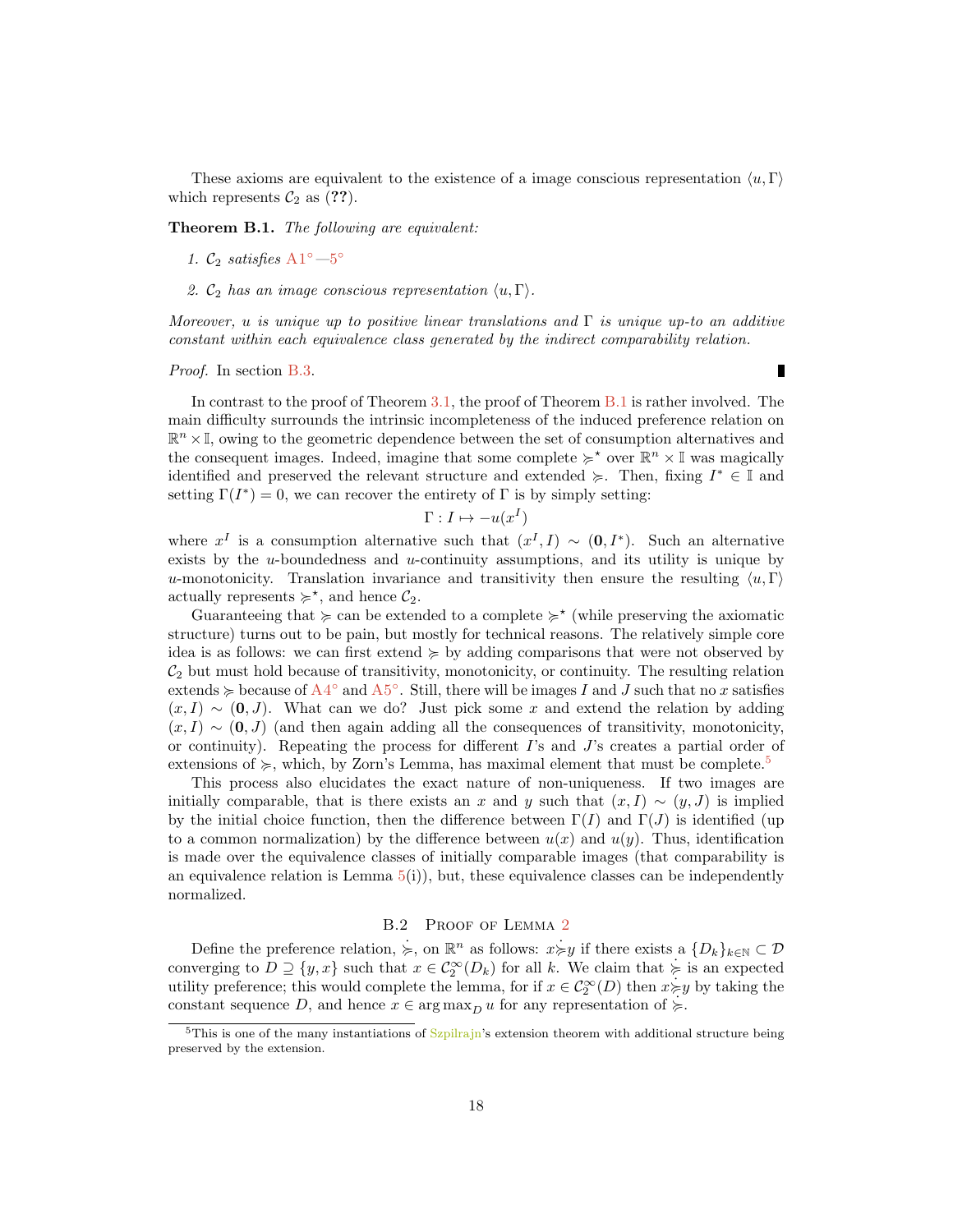COMPLETENESS. Fix  $x, y \in \mathbb{R}^n$ , and take a sequence  $\{y_k\}_{k \in \mathbb{N}}$  converging to y. Since  $\mathcal{C}_2$  is non-empty there exists a subsequence (w.l.o.g., indexed by the same  $k$ ) such that for all  $k$ either  $x \in C_2^{\infty}(\{x, y_k\})$  or  $x \notin C_2^{\infty}(\{x, y_k\})$ . If it is the former, we are done and  $x \neq y$ . If it is the latter, we can appeal to translation invariance, and for each k, shift by  $y - y_k$  to obtain a sequence  $\{x + y - y_k, y\}$  such that y is always chosen, so  $y \ge x$ .

TRANSITIVITY. Let  $x \succcurlyeq y$  and  $y \succcurlyeq z$ . Consider the choice problem  $D = \{x, y, z\}$ . If  $x \in C_2^{\infty}(D)$ then  $x \geq z$  and we are done. If  $y \in C_2^{\infty}(D)$ , then we can appeal to  $A2^{\circ}$  $A2^{\circ}$  to obtain a sequence  $D_k \to D$  such that  $x \in C_2^{\infty}(D_k \cup \{x\})$  for all k, hence  $x \neq z$  (notice,  $x \neq y$  definitionally implies the antecedent for [A2](#page-6-1)<sup>o</sup>). Finally, assume  $z \in C_2^{\infty}(D)$ . Then by the above reasoning, we have a sequence  $D_k \to D$  such that  $y \in C_2^{\infty}(D_k \cup \{y\})$ . Now since  $x \neq y$ , we can, for each  $D_k$  find a further sequence  $D_{k'}^k \to D_k \cup \{y\}$  such that  $x \in C_2^{\infty}(D_{k'}^k \cup \{x\})$  for all  $k, k' \in \mathbb{N}$ . For each  $m \in \mathbb{N}$ , set  $\hat{D}_m$  to be the first element of  $\{D_{k'}^m\}_{k'\in\mathbb{N}}$  such that  $d_H(D_{k'}^m - D_m) \leq \frac{1}{m}$ . This is a sequence converging to  $D$  and with  $x$  always chosen.

CONTINUITY. Let  $\{y_k\}_{k\in\mathbb{N}}$  converge to y and be such that  $x \neq y_k$  for all k. Then by definition, we have a sequence of sequences  $\{\{D_{k'}^k\}_{k'\in\mathbb{N}}\}_{k\in\mathbb{N}}$  such that  $D_{k'}^k \to D_k$  for all k and  $x \in$  $\mathcal{C}^{\infty}_2(D^k_{k'} \cup \{x\})$ . As above, we can find a sequence of sets converging to  $\{x, y\}$  such that x is chosen from each. Closure of the lower contour sets is the analogous.

INDEPENDENCE. Let  $x \neq y$ ; we have  $\{D_k\}_{k \in \mathbb{N}} \subset \mathcal{D}$  converging to  $D \supseteq \{y, x\}$  such that  $x \in \mathcal{C}_2^{\infty}(D_k)$  for all k. Set  $\lambda \in (0,1)$  and  $z \in \mathbb{R}^n$ . We know  $x \in \mathcal{C}_2^{\infty}(D_k)$  indicates by definition that  $x \in \lim_{\gamma \to \infty}$  $\frac{1}{\gamma}C_2(\gamma D_k) = \frac{1}{\lambda}\lim_{\gamma\to\infty}$  $\frac{1}{\gamma}C_2(\gamma\lambda D_k)$  or, multiplying by  $\lambda$ , that  $\lambda x \in C_2^{\infty}(\lambda D_k)$ . Then by [A2](#page-6-1) we have that  $\lambda x + \lambda' z \in C_2^{\infty}(\lambda D_k + \lambda' z)$ . Since  $\lambda D_k + \lambda' z$ converges to  $\lambda D + \lambda' z$ , we have that  $\lambda x + \lambda' z \ge \lambda y + \lambda' z$ , as desired.

#### B.3 PROOF OF THEOREM [B.1](#page-17-1)

<span id="page-18-0"></span>**Definition.** Call a relation R defined over  $(\mathbb{R}^n \times \mathbb{I})$  translation invariant if for all  $x, y, z \in \mathbb{R}^n$ and  $I, J \in \mathbb{I}$  we have  $(x, I)R(y, J)$  if and only if  $(x + z, I)R(y + z, J)$ .

Since  $C_2$  is translation invariant,  $\succcurlyeq^{TC}$  is as well.

**Definition.** Let  $R_1$  and  $R_2$  denote two binary relations on a set X (with asymmetric components  $S_1$  and  $S_2$ ). We say that  $R_1$  extends  $R_2$  if  $R_2 \subseteq R_1$  and if  $xS_2y$  then also  $xS_1y$ .

That is,  $R_1$  includes all comparisons that  $R_2$  includes, but does not break any asymmetric comparison into a symmetric one. Because  $\succ$  is acyclic,  $\succcurlyeq^{TC}$  extends  $\succcurlyeq$ .

**Definition.** Let  $v : \mathbb{R}^n \to R$ . Call a relation R (with asymmetric component S) defined over  $(\mathbb{R}^n \times \mathbb{I})$  strongly-v-monotone if  $(x+z, I)R(x, I)$  whenever  $v(z) \geq 0$  and  $(x+z, I)S(x, I)$ whenever  $v(z) > 0$ .

Notice that a transitive and strongly-v-monotone relation is also v-monotone. Let  $\succcurlyeq^{\#}$ denote  $\succcurlyeq^{TC} \cup \{((x+z, I), (x, I)) \mid x, z \in \mathbb{R}^n, u(z) \geq 0, I \in \mathbb{I}\}\$ and  $\succcurlyeq^*$  its transitive closure.

<span id="page-18-1"></span>**Lemma 3.**  $\geq^*$  is reflexive, transitive, translation invariant, strongly-u-monotone, u-bounded, u-continuous and extends  $\succeq$ .

*Proof.* That  $\succcurlyeq^*$  is reflexive follows from the addition of  $((x+0, I), (x, I))$ ; that it is transitive is immediate in that it is a transitive closure; that it is translation invariant follows from that translation invariance of  $\succcurlyeq^{TC}$  and the fact that all added relations are added in a translation invariant way. Next, notice that  $\succcurlyeq^{\#}$  is obviously u-monotone and u-bounded.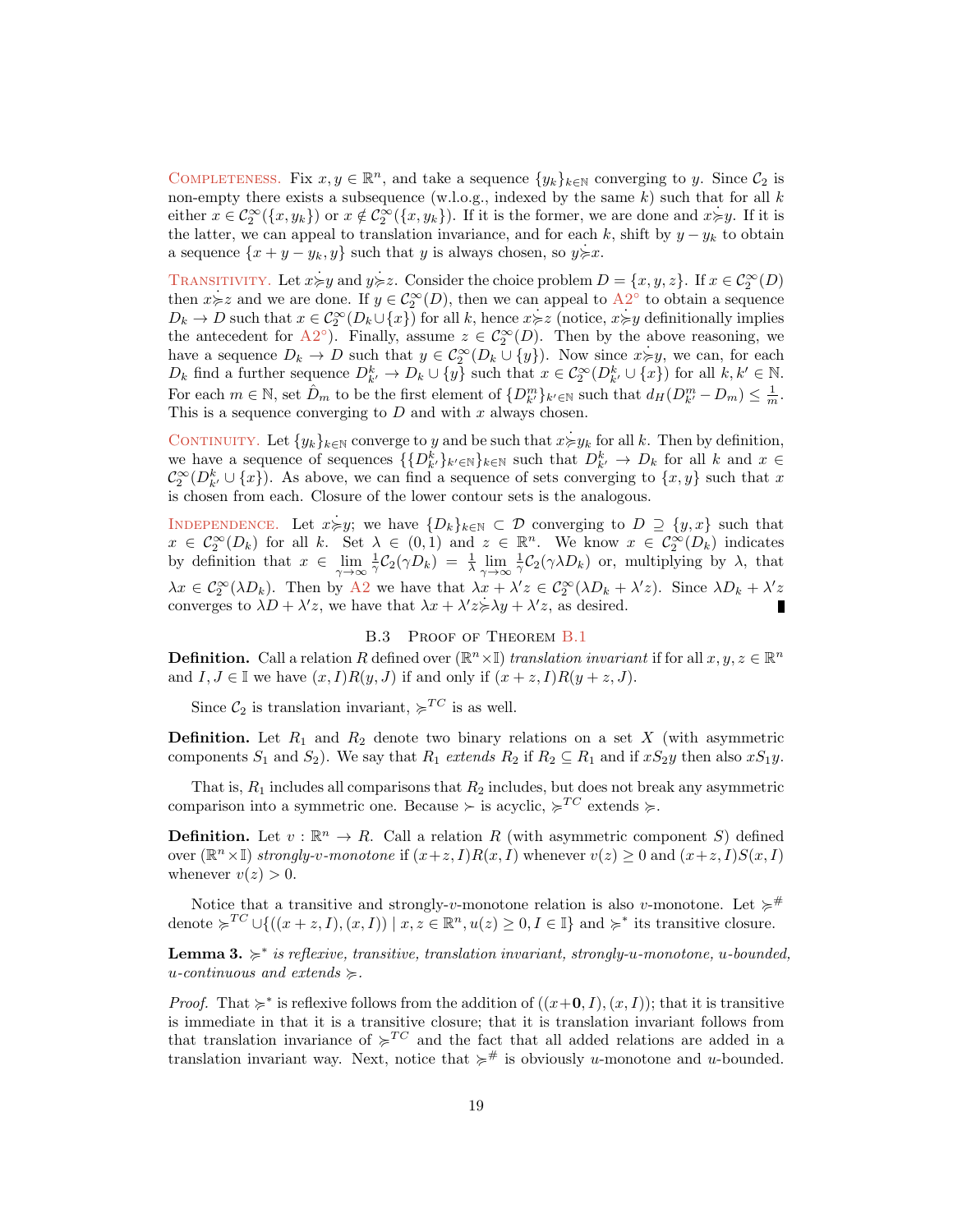Further, notice that, because of u-monotonicity, the addition comparisons added to  $\succcurlyeq^{TC}$ cannot turn a strict preference into an indifference; hence  $\succcurlyeq^{\#}$  extends  $\succcurlyeq^{TC}$ .

 $\succcurlyeq^*$  EXTENDS  $\succcurlyeq^{TC}$ . Assume this was not the case so that we have a finite sequence

$$
(x_1, I_1) \succcurlyeq^{\#}(x_2, I_2) \succcurlyeq^{\#} \ldots \succcurlyeq^{\#}(x_m, I_m)
$$

such that  $(x_m, I_m) \succ^{TC} (x_1, I_i)$ .

Notice that for at least one  $j < m$  we have

<span id="page-19-0"></span>
$$
(x_{j+1}, I_{j+1}) = (x_j - z'_j, I_j)
$$
\n(B.1)

for some  $z'_j$  with  $u(z'_j) \geq 0$ . If this was not the case, then each relation holds also for  $\succcurlyeq^{TC}$ , indicating that  $(x_1, I_1) \geq T^C(x_m, I_m)$ , a clear contradiction.

So, let  $B \subseteq \{1...m\}$  denote the non-empty set of indices where  $(B.1)$  holds for some  $z'_j \in \mathbb{R}^n$  with  $u(z'_j) \geq 0$ . We have:

$$
(x_1, I_1) \succcurlyeq^{\#} \ldots \succcurlyeq^{\#} (x_j, I_j) \succcurlyeq^{\#} (x_{j+1}, I_{j+1}) = (x_j - z'_j, I_j) \succcurlyeq^{\#} \ldots \succcurlyeq^{\#} (x_m, I_m)
$$

By translation invariance, we can, for the lowest  $j \in B$ , add  $z'_{j}$  from the all terms after  $j+1$ to obtain

$$
(x_1, I_1) \succcurlyeq^{\#} \ldots \succcurlyeq^{\#} (x_{j-1}, I_{j-1}) \succcurlyeq^{\#} (x_j, I_j) = (x_{j+1} + z'_j, I_j) \succcurlyeq^{\#} \ldots \succcurlyeq^{\#} (x_m + z'_j, I_m)
$$

Continuing to delete terms in this manner for all  $i \in B$ , we are left with a sequence, contained within  $\succcurlyeq^{TC}$ , asserting  $(x_1, I_1) \succcurlyeq^{TC} (x_m + \sum_{i \in B} z'_i, I_m)$ , contradicting u-monotonicity.

 $STRONG-u-MONOTONICITY.$  By way of contradiction, assume that by taking the transitive closure we generate a violation of strong-u-monotonicity. That  $(x + z, I) \geq^*(x, I)$  is immediate, so assume this holds only weakly: for some  $(x, I), (x, I) \geq^*(x + z, I)$  for  $z \in \mathbb{R}^n$  with  $u(z) > 0.$ 

This requires a sequence of comparisons

$$
(x,I)=(x_1,I_1)\succcurlyeq^{\#}(x_2,I_2)\succcurlyeq^{\#}\ldots\succcurlyeq^{\#}(x_m,I_m)=(x+z,I)
$$

As above, let  $B \subseteq \{1 \dots m\}$  denote the set of indices where  $(B.1)$  holds for some  $z_j \in \mathbb{R}^n$ with  $u(z_j') > 0$ . If  $B = \emptyset$ , we could exhibit this sequence via  $\succcurlyeq^{TC}$ , violating u-monotonicity. Therefore, as above, we can appeal to translation invariance to delete terms for each  $i \in B$ : the resulting sequence is contained within  $\succcurlyeq^{TC}$  and asserts  $(x, I) \succcurlyeq^{TC} (x + z + \sum_{j \in B} z'_j, I)$ , contradicting u-monotonicity.

u-BOUNDEDNESS. Fix  $z \in \mathbb{R}^n$  and  $I, J \in \mathbb{I}$ . Let  $(z, I) \geq^* (\mathbf{0}, J)$  so that there exists a finite sequence

 $(z, I) = (x_1, I_1) \succcurlyeq^{\#}(x_2, I_2) \succcurlyeq^{\#} \ldots \succcurlyeq^{\#}(x_m, I_m) = (0, J)$ 

Once again, let  $B \subseteq \{1 \dots m\}$  denote the set of indices where  $(B.1)$  holds for some  $z_j \in$  $\mathbb{R}^n$  with  $u(z'_j) > 0$ . If  $B = \emptyset$ , then this sequence would exist within  $\succcurlyeq^{TC}$ , indicating  $\inf\{u(y) \mid (y, I) \geq T^C(0, J)\} \leq u(z)$ . If B is not empty, we can proceed by the usual trick to conclude  $(z, I) \succcurlyeq^{TC}(\sum_{j \in B} z'_j, J)$ , or by translation invariance,  $(z - \sum_{j \in B} z'_j, I) \succcurlyeq^{TC}(\mathbf{0}, J)$ . This indicates that  $\inf\{u(y) \mid (y, I) \succcurlyeq^{TC}(\mathbf{0}, J)\} \leq u(z) - \sum_{j \in B} u(z'_j) \leq u(z)$ . Since  $u(z)$ was arbitrary, the infimum with respect to  $\succcurlyeq^*$  can be no lower than with respect to  $\succcurlyeq^{TC}$ , which was bounded below.

u-continuity. Let x be such that  $u(x) = 0$  and a sequence  $\{x_k\}_{k\in\mathbb{N}}$  converging with  $u(x_n) \to 0$ . Let  $(y, J)$  be such that  $(x_k, I) \neq^*(y, J)$  for all k and  $(y, J) \neq^*(x, I)$ . We can use the now standard trick to find following relations:

$$
(x_k - z_k, I) \succcurlyeq^{TC} (y, J)
$$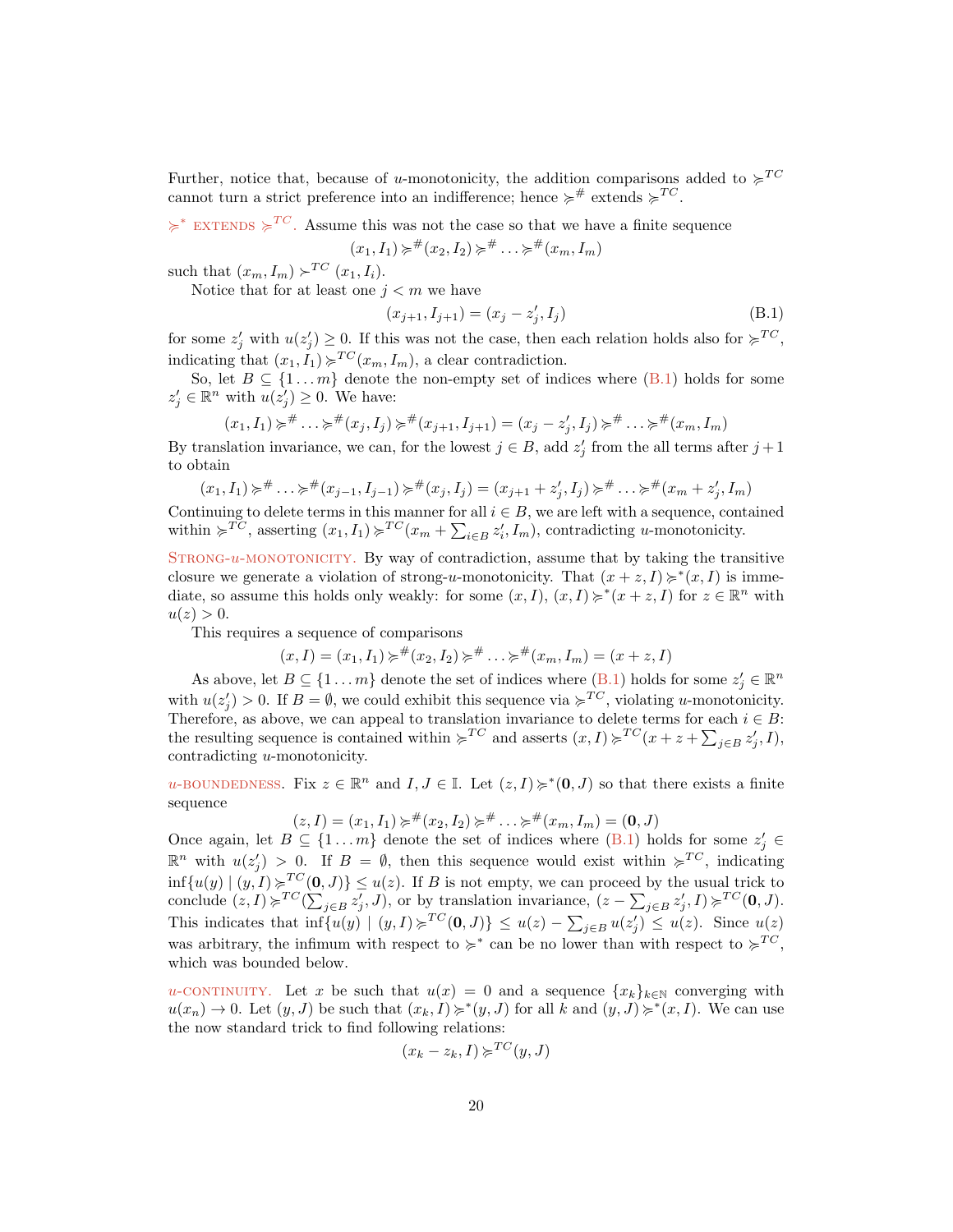for each  $k$ , and

$$
(y, J) \succcurlyeq^{TC} (x + z, I)
$$

with  $u(z_k) \geq 0$  for each k and  $u(z) \geq 0$ . Necessarily,  $u(z) = 0$ , or else, eventually  $u(x_k-z_k)$  $u(x + z)$  creating a violation of u-monotonicity. For the same reason, it must be that for all  $u(z_k) \le u(x_k)$ . Hence  $u(x_k - z_k) \to 0$ , and by u-continuity  $(x + z, I) \ge T^C(y, J)$ . Now, since  $u(-z) = 0$  we have that  $(x, I) \neq^{\#}(x + z, I) \neq^{\#}(y, J)$ , and hence,  $(x, I) \geq^{\ast}(y, J)$ .

**Definition.** Let  $v : \mathbb{R}^n \to R$ . Call a relation R defined over  $(\mathbb{R}^n \times \mathbb{I})$  strongly-v-continuous if for all  $I, J \in \mathbb{I}$ , if whenever there exists a sequence  $\{x_k\}_{k\in\mathbb{N}}$  such that  $v(x_n) \to 0$  and  $(x_k, I)R(y, J)$  for all k, then for any x with  $v(x) = 0$ ,  $(x, I)R(y, J)$ .

**Lemma 4.** Let  $\succcurlyeq^+$  be the transitive closure of

$$
\succcurlyeq^* \cup \left\{ ((x, I), (y, J)) \mid \text{Exists } \{z_k\}_{k \in \mathbb{N}}, u(z_n) \to 0, (x + z_k, I) \succcurlyeq^*(y, J) \text{ for all } k \right\}
$$

Then  $\succcurlyeq^+$  is reflexive, transitive, translation invariant, strongly-u-monotone, u-bounded, strongly-u-continuous and extends  $\succcurlyeq^*$  (hence  $\succcurlyeq$ ).

Proof. Reflexivity, transitivity, translation invariance, and strong-u-continuity are all immediate.

 $\succcurlyeq^+$  EXTENDS  $\succcurlyeq^*$ . Let  $(y, J) \succcurlyeq^+(x, I)$ . Then there must exist a sequence  $\{(x_j, I_j)\}_{j=1}^m$ , with  $(x_1, I_1) = (y, J)$  and  $(x_m, x_m) = (x, I)$ , and such that for each  $j < m$  there is a sequence  ${z_k^j}_{k\in\mathbb{N}}, u(z_k^j) \to 0$  (possibly the constant sequence **0**, if  $(x_i, I_i) \geq^*(x_{i+1}, I_{i+1})$ ) such that  $(x_j + z_k^j, I_j) \geqslant^*(x_{j+1}, I_j)$  for all k. It is without loss of generality to assume that  $u(z_k^j) \geq 0$ for all  $j, k$ . But notice we have

$$
(x_1 + \sum_{i=1}^m z_k^i, I_1) \succcurlyeq^*(x_2 + \sum_{i=2}^m z_k^i, I_2) \succcurlyeq^* \dots (x_j + \sum_{i=j}^m z_k^i, I_j) \succcurlyeq^* \dots \succcurlyeq^*(x_m, I_m)
$$

for each k. This indicates that  $(y + \sum_{i=1}^{m} z_k^i, J) \succcurlyeq^*(x, I)$  where  $u(\sum_{i=1}^{m} z_k^i) \to 0$ . So by the u-continuity of  $\succcurlyeq^*$ , we cannot have  $(x, I) \succ^* (y, J)$ : therefore  $\succcurlyeq^+$  extends  $\succcurlyeq^*$ .

STRONG-u-MONOTONICITY. We have that  $(x, I) \geq (x+z, I)$  immediately; since  $\succeq^+$  extends  $\succcurlyeq^*$  it cannot be that  $(x + z, I) \succcurlyeq^+ (x, I)$ .

u-BOUNDEDNESS. Fix  $x \in \mathbb{R}^n$  and  $I, J \in \mathbb{I}$ . Let  $(x, I) \geq (0, J)$ . Using the same trick as in the proof of extension, we can find a (finite) collection of sequences,  $\{\{z_k^j\}_{k\in\mathbb{N}}\}_{j=1}^m$  such that  $u(z_k^j) \to 0$  for each j and  $(x + \sum_{i=1}^m z_k^i, I) \geq^*(0, J)$ . Since  $u(x + \sum_{i=1}^m z_k^i) \to u(x)$  we have that  $u(x) \ge \inf \{ v(z) \mid (z, I) \succcurlyeq^* (\overline{0}, \overline{J}) \}.$ 

<span id="page-20-0"></span>**Lemma 5.** Let  $v : \mathbb{R}^n \to \mathbb{R}$  be a linear function and R be a preorder on  $(\mathbb{R}^n \times \mathbb{I})$  that is translation invariant, strongly-v-monotone, v-bounded and strongly-v-continuous. Call  $I, J \in \mathbb{I}$  R-comparable if there exists an  $x \in \mathbb{R}^n$  such that  $(x, I)R(\mathbf{0}, J)$  and  $(\mathbf{0}, J)R(x, I)$ . Then

- 1. R-comparability is an equivalence relation.
- 2. If I, J are not comparable, then there exists  $\bar{x} \in \mathbb{R}^n$  such that neither  $(\bar{x}, I)R(0, J)$  nor  $(0, J)R(\bar{x}, I)$
- 3. If  $\overline{I}, \overline{J}$  are not comparable, and  $\overline{x}$  is as in (2), then,  $R^*$  defined as the transitive closure of  $R^{\#}=R\cup\{(\bar{x}+z,\bar{I})R(z,\bar{J}), (z,\bar{J})R(\bar{x}+z,\bar{I})\mid z\in\mathbb{R}^{n}\}\$ is also a translation invariant, strongly-v-monotone, v-bounded, and strongly-v-continuous preorder that extends R.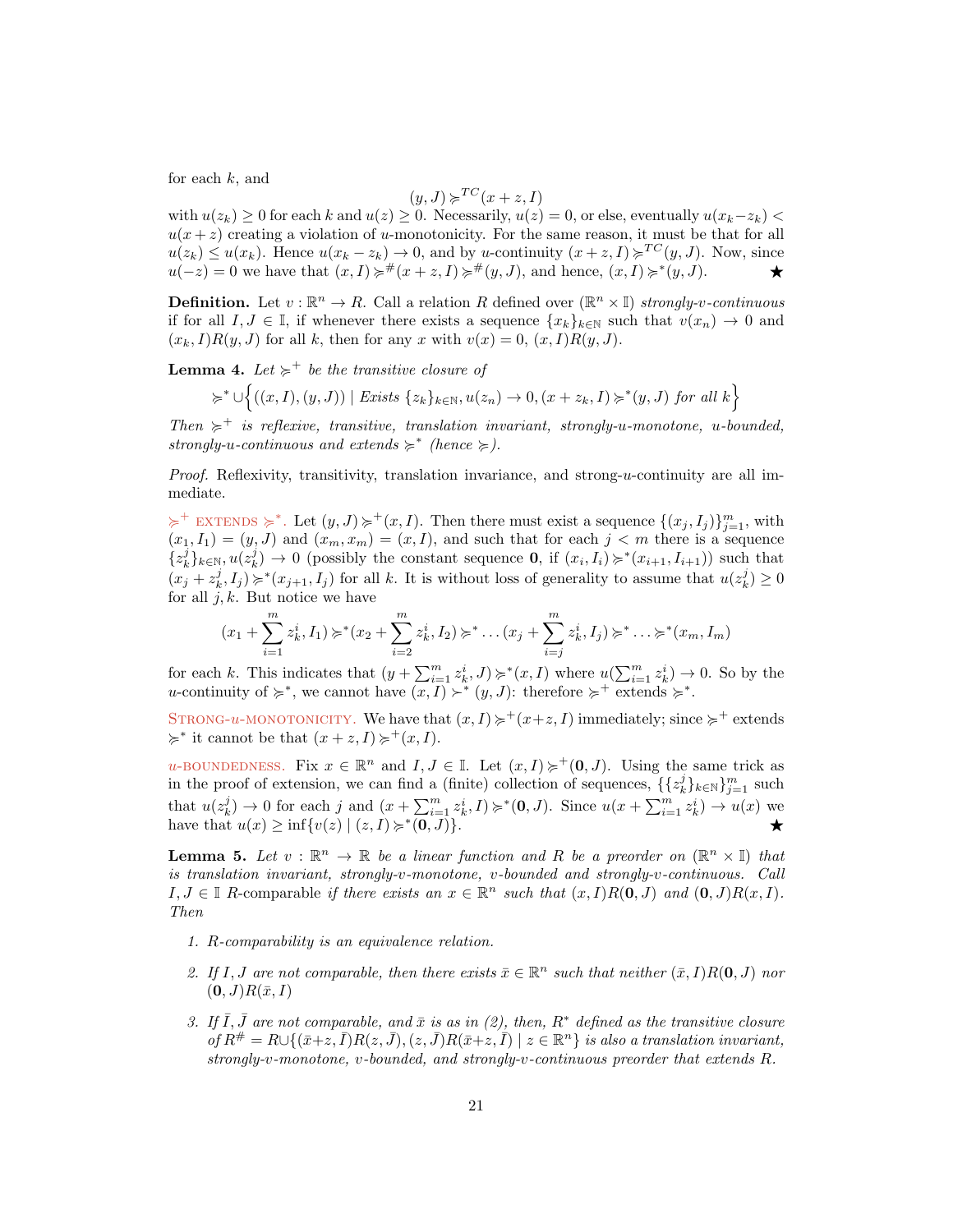Proof. (1) Reflexivity is immediate. Symmetry follows from translation invariance. Transitivity follows from the transitivity and translation invariance of R, in the obvious way.

(2) Consider the sets  $\{v(x) | (x, I)R(0, J)\} \subseteq \mathbb{R}$  and  $\{v(x) | (0, J)R(x, I)\} \subseteq \mathbb{R}$ . By strong-v-monotonicity, these are (possibly empty) intervals, the former upward-closed and the later downward-closed. By v-boundedness neither is  $\mathbb R$  itself. By strong-v-continuity they are closed. If these intervals overlap, then  $I$  and  $J$  are comparable, so assume they do not overlap. Since R is connected, so there must be a point not in either interval.

(3) Fix  $\overline{I}, \overline{J}$  that are not comparable for some R. Let  $R^{\#}$  and  $R^*$  be as in the statement of the Lemma, and let and  $S, S^{\#}$  and  $S^*$  denote respective asymmetric components. Reflexivity, transitivity, and translation invariance are immediate.

 $R^*$  extends R. Assume it did not: there exists a  $(x, I)$  and  $(y, J)$  such that  $(x, I)S(y, J)$ but  $(y, J)R^*(x, I)$ . This last relations indicates the existence of a sequence,

$$
(y, J)R^{\#}(x_1, I_1)R^{\#}\ldots R^{\#}(x_m, I_m)R^{\#}(x, I).
$$

As in the proof of Lemma [3,](#page-18-1) there must be some relation not contained in  $R$ , so that for some  $j < m$ , we have  $(x_j, I_j) = (\bar{x} + z, I)$  and  $(x_{j+1}, I_{j+1}) = (z, J)$  (or vice versa, with an analogous proof following). It is without loss of generality that there is a single index  $j$  such that  $(x_j, I_j), (x_{j+1}, I_{j+1}) \notin R$ .<sup>[6](#page-21-0)</sup> Capitalizing on the fact that R is transitive, we can further delete all other relations, we have

$$
(y, J)R(\bar{x} + z, \bar{I})R^{\#}(z, \bar{J})R(x, I).
$$

We can split the above sequence and swapping the order, recall  $(x, I)S(y, J)$ , leaving us with:

$$
(z, \bar{J})R(x, I)S(y, J)R(\bar{x} + z, \bar{I}).
$$

By the translation invariance of R, this implies  $(0, \bar{J})R(\bar{x}, \bar{I})$ , a contradiction to the definition of  $\overline{I}$ ,  $\overline{J}$  and  $\overline{x}$ .

STRONG-v-MONOTONICITY. We have that  $(x, I)R^*(x+z, I)$  immediately; since  $R^*$  extends R it cannot be that  $(x + z, I)R^*(x, I)$ .

v-BOUNDEDNESS. Fix  $I, J \in \mathbb{I}$ . Define the following constants.

$$
a_1 = \inf \{ v(z) | (z, I)R(\mathbf{0}, J) \}
$$
  
\n
$$
a_2 = \inf \{ v(z) | (z, I)R(\bar{x}, \bar{I}) \}
$$
  
\n
$$
a_3 = \inf \{ v(z) | (z, \bar{J})R(\mathbf{0}, J) \}
$$

Let  $(x, I)R^*(0, J)$ . If this relation can be exhibited by R, then  $u(x) \leq a_1$ . So, to make things interesting, assume it cannot be; by the above arguments we can find the following sequence of relations:

$$
(x,I)R(\bar{x}+z',\bar{I})R^{\#}(z',\bar{J})R(\mathbf{0},J)
$$

By the definition of  $a_2$ , and translation invariance, the first relation indicates that  $u(x) \geq$  $a_2 + v(z')$ . The last relation likewise indicates that  $u(z') \ge a_3$ ; hence  $u(x) \ge a_2 + a_3$ . In either case,  $u(x) \ge \min\{a_1, a_2 + a_3\}$  and is hence bounded from below.

$$
(\bar{x} + z, \bar{I})R^{\#}(z, \bar{J})R(x_i, I_i)R \dots (x_{i+j}, I_{i+j})R(\bar{x} + z', \bar{I})R^{\#}(z', \bar{J})
$$

where the "..." contains only R relations. If  $v(z') < v(z)$ , then  $(z, \bar{J})S(z', \bar{J})$  by strong-v-monotonicity, and we can make the same inference deleting one  $R^{\#}$  relation. If  $v(z') \geq v(z)$  we have a contradiction: we have

$$
(z',\bar{J})R(z,\bar{J})R(x_i,I_i)R\ldots(x_{i+j},I_{i+j})R(\bar{x}+z',\bar{I})
$$

<span id="page-21-0"></span> ${}^{6}$ To see why: consider the following sequence

where the first relation is from strong-v-monotonicity. This implies, however, via translation invariance, that  $(0, \bar{J})R(\bar{x}, \bar{I})$ , a contradiction to the definition of  $\bar{I}, \bar{J}$  and  $\bar{x}$ .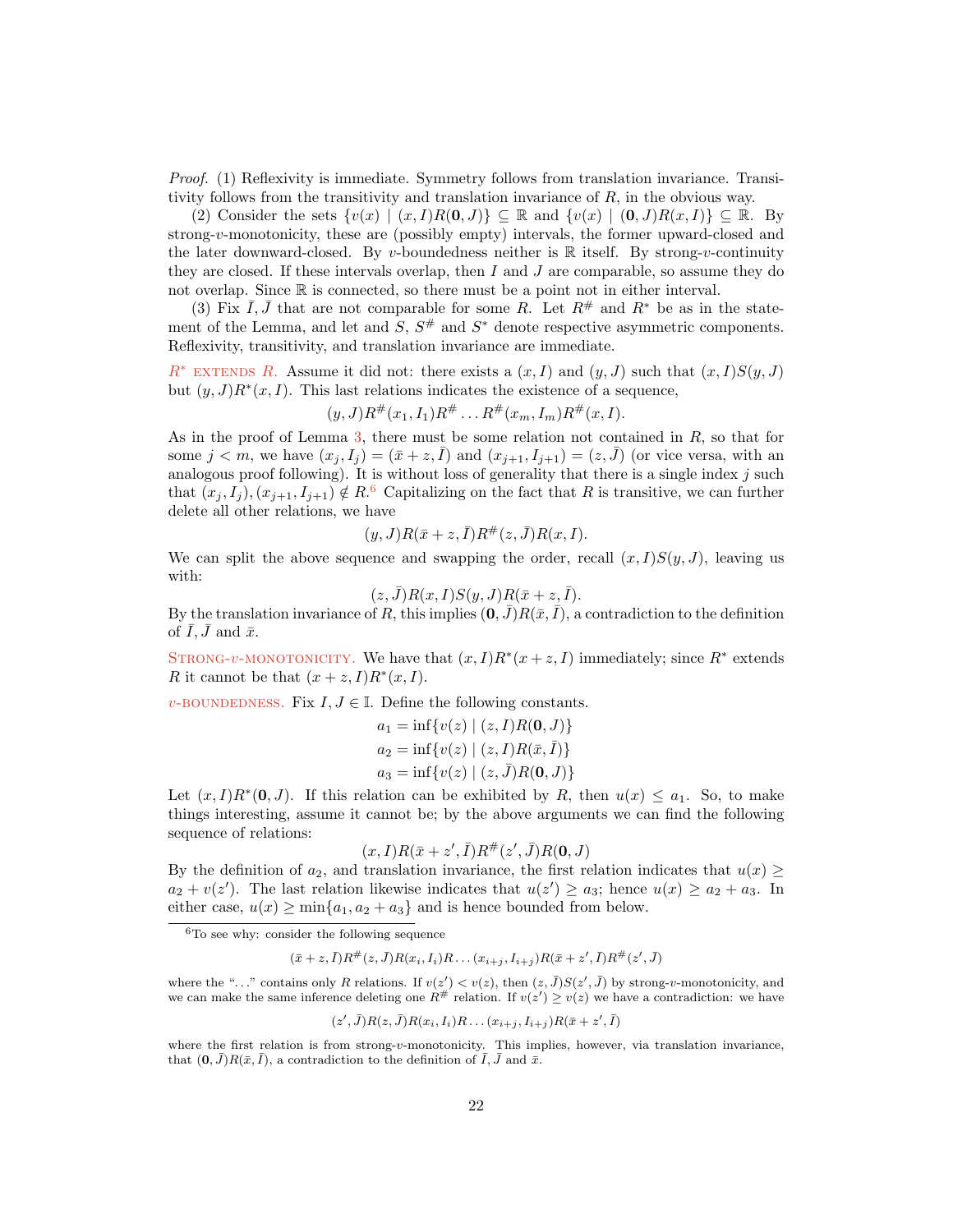u-continuity. Let x be such that  $u(x) = 0$  and a sequence  $\{x_k\}_{k\in\mathbb{N}}$  converging with  $u(x_n) \to 0$ . Let  $(y, J)$  be such that  $(x_k, I)R^*(y, J)$  for all k. By taking a subsequence if necessary, it is without loss of generality to restrict attention to the case where either  $(x_k, I)R(y, J)$  for all k or not  $(x_k, I)R(y, J)$  for all k. The former is a direct application of the strong-u-continuity of  $R$ . Assume the latter: we have,

$$
(x_k, I)R(\bar{x}+z, \bar{I})R^{\#}(z, \bar{J})R(y, J)
$$

By the strong-u-continuity of R,  $(x, I)R(\bar{x} + z, \bar{I})$  and hence  $(x, I)R^*(y, J)$ .

<span id="page-22-0"></span>Lemma 6. There exists a translation invariant, strongly-u-monotone, u-bounded, and stronglyu-continuous preorder on  $(\mathbb{R}^n \times \mathbb{I}), \succcurlyeq^*$ , that extends  $\succcurlyeq^+$  such that all  $I, J \in \mathbb{I}$  are  $\succcurlyeq^*$ comparable.

*Proof.* Consider the set of all translation invariant, strongly-u-monotone, u-bounded, and strongly-u-continuous preorders on  $(\mathbb{R}^n \times \mathbb{I})$  that extend  $\succcurlyeq^+$ . Say that  $R \leq R'$  if  $R'$  extends R. Clearly,  $\leq$  is a partial order, and every chain (totally ordered subset) is bounded by its union. Hence, we can apply Zorn's lemma to conclude the existence of a maximal (with respect to the extension induced order) relation over  $(\mathbb{R}^n \times \mathbb{I})$ . Call this relation  $\succcurlyeq^*$ . By Lemma [5](#page-20-0) part (iii), all  $I, J$  are  $\succcurlyeq^*$ -comparable, or else we could find a further extension, contradicting the maximality of  $\succcurlyeq^*$ . The contract of the contract of  $\star$ 

For each  $I \in \mathbb{I}$ , define let  $x^I$  denote an element such that  $(x^I, I) \sim^* (0, 0)$ . Then define  $\Gamma : \mathbb{I} \to \mathbb{R}$  by

$$
\Gamma: I \mapsto -u(x^I) \tag{B.2}
$$

We now claim that  $\langle u, \Gamma \rangle$  forms a IC representation for  $C_2$ . Take a menu  $D \in \mathcal{D}$ . Assume that  $x \in \mathscr{C}_1(D)$ . Then  $(x, I_D^x) \succcurlyeq (y, I_D^y)$  for all  $y \in D$ . Since  $\succcurlyeq^*$  extends  $\succcurlyeq^+$  (Lemma [6\)](#page-22-0), hence  $\succeq$  (Lemma [3\)](#page-18-1), we have  $(x, I_D^x) \succcurlyeq^{\star}(y, I_D^y)$  for all  $y \in D$ . Therefore, by definition, and translation invariance,

$$
(x-x^{I_D^x},\mathbf{0})\sim^\star (x,I_D^x)\succcurlyeq^\star (y,I_D^y)\sim^\star (y-x^{I_D^y},\mathbf{0}).
$$

Moreover, by strong- $u$ -monotonicity this indicates that

$$
u(x - x^{I_D^x}) \ge u(y - x^{I_D^y}),
$$

or, from the definition of  $\Gamma$  and and the linearity of u,

$$
u(x) + \Gamma(I_D^x) \ge u(y) + \Gamma(I_D^y),
$$

for all  $y \in D$ . So  $C_2(D) \subseteq \arg \max_{x \in D} (u(x) + \Gamma(I_D^x))$ .

Now assume that  $x \notin C_2(D)$ . Then there exists a  $y \in D$  such that  $(y, I_D^y) \succ (x, I_D^x)$ . Since  $\succcurlyeq^*$  extends  $\succcurlyeq$ , we have  $(y, I_D^y) \succ^* (x, I_D^x)$ . From repetition of the above with strict preference/inequality we conclude that

$$
u(y) + \Gamma(I^y_D) > u(x) + \Gamma(I^x_D),
$$

So  $\arg \max_{x \in D} (u(x) + \Gamma(I_D^x)) \subseteq C_2(D)$  and we have established the existence of an image conscious representation. Г